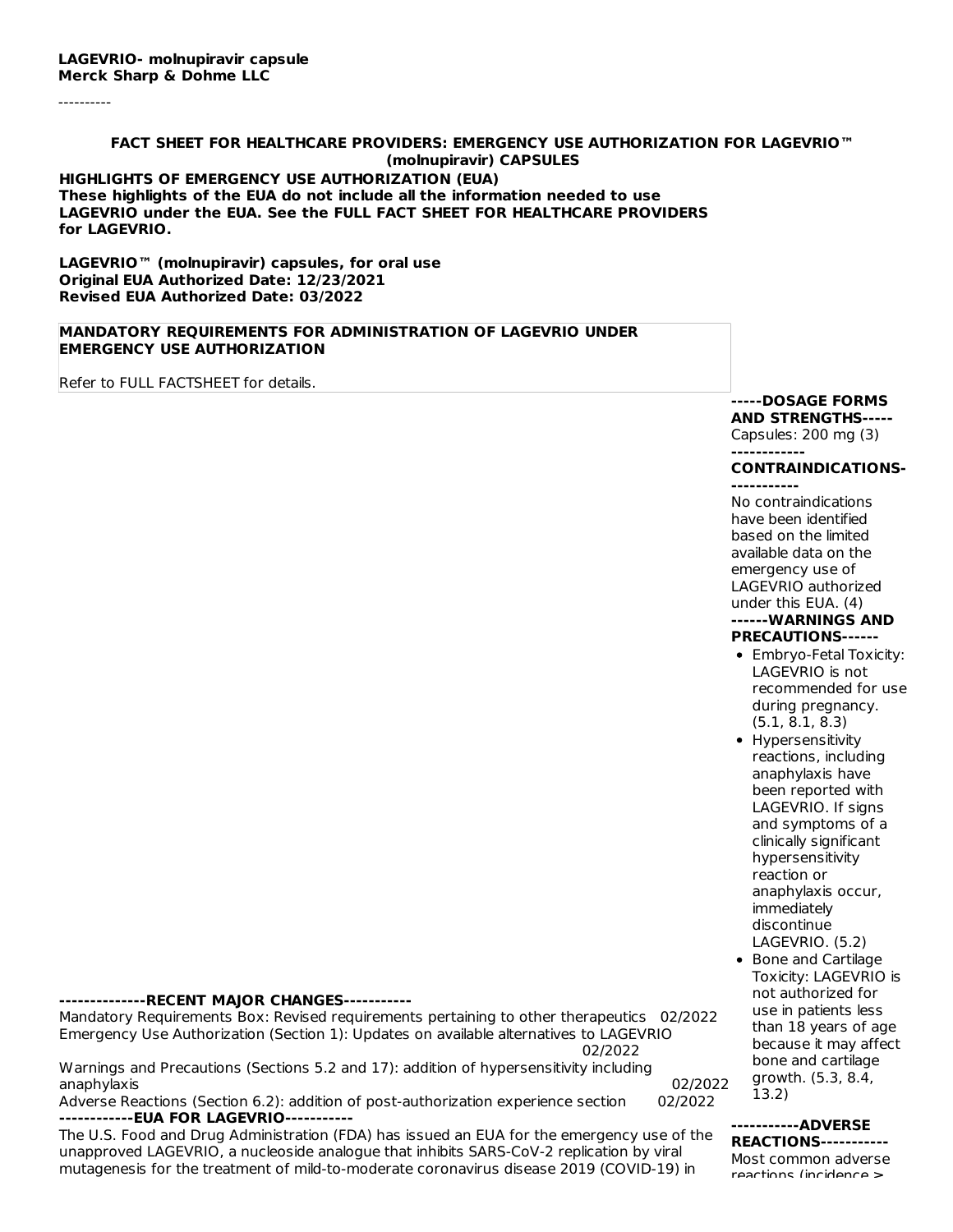adults with positive results of direct SARS-CoV-2 viral testing who are at high risk for progression to severe COVID-19, including hospitalization or death, and for whom alternative COVID-19 treatment options approved or authorized by FDA are not accessible or clinically appropriate. LAGEVRIO is not FDA-approved for any use including for use for the treatment of COVID-19. Prior to initiating treatment with LAGEVRIO, carefully consider the known and potential risks and benefits. (1)

# **LIMITATIONS OF AUTHORIZED USE (1)**

- LAGEVRIO is not authorized
	- for use in patients less than 18 years of age (5.3)
	- for initiation of treatment in patients requiring hospitalization due to COVID-19. Benefit of treatment with LAGEVRIO has not been observed in subjects when treatment was initiated after hospitalization due to COVID-19. (2.1)
	- for use for longer than 5 consecutive days.
	- for pre-exposure or post-exposure prophylaxis for prevention of COVID-19.

LAGEVRIO may only be prescribed for an individual patient by physicians, advanced practice registered nurses, and physician assistants that are licensed or authorized under state law to prescribe drugs in the therapeutic class to which LAGEVRIO belongs (i.e., anti-infectives).

LAGEVRIO is authorized only for the duration of the declaration that circumstances exist justifying the authorization of the emergency use of LAGEVRIO under section 564(b)(1) of the Act, 21 U.S.C. § 360bbb-3(b)(1), unless the authorization is terminated or revoked sooner.

See the box in the beginning of the Full Fact Sheet for details on mandatory requirements for administration of LAGEVRIO under emergency use authorization.

See Full Fact Sheet for Healthcare Providers for the justification for emergency use of drugs during the COVID-19 pandemic, information on available alternatives, and additional information on COVID-19.

## **------DOSAGE AND ADMINISTRATION------**

- 800 mg (four 200 mg capsules) taken orally every 12 hours for 5 days, with or without food. (2.1)
- Take LAGEVRIO as soon as possible after a diagnosis of COVID-19 has been made, and within 5 days of symptom onset. (2.1)
- Completion of the full 5-day treatment course and continued isolation in accordance with public health recommendations are important to maximize viral clearance and minimize transmission of SARS-CoV-2. (2.1)
- LAGEVRIO is not authorized for use for longer than 5 consecutive days because the safety and efficacy have not been established. (2.1)

reactions (incidence ≥ 1%) are diarrhea, nausea, and dizziness. (6.1)

**You or your designee must report all SERIOUS ADVERSE EVENTS or MEDICATION ERRORS potentially related to LAGEVRIO (1) by submitting FDA Form 3500 online, (2) by downloading this form and then submitting by mail or fax, or (3) contacting the FDA at 1-800-FDA-1088 to request this form. Please also provide a copy of this form to Merck Sharp & Dohme Corp., a subsidiary of Merck & Co., Inc., Kenilworth, NJ USA at 1-800-672- 6372 or Fax 215-616- 5677 (6.4)**

#### **-------------DRUG**

**INTERACTIONS--------- -----**

No drug interactions have been identified based on the limited available data on the emergency use of LAGEVRIO authorized under this EUA. (7)

#### **----------USE IN SPECIFIC**

# **POPULATIONS---------**

- Pregnancy: The use of LAGEVRIO is not recommended during pregnancy. Advise individuals of childbearing potential to use effective contraception correctly and consistently, as applicable, for the duration of treatment and for 4 days after the last dose of LAGEVRIO. (8.1, 8.3) • Lactation: Breastfeeding is not
- recommended during treatment and for 4 days after the last dose of LAGEVRIO. A lactating individual may consider interrupting breastfeeding and may consider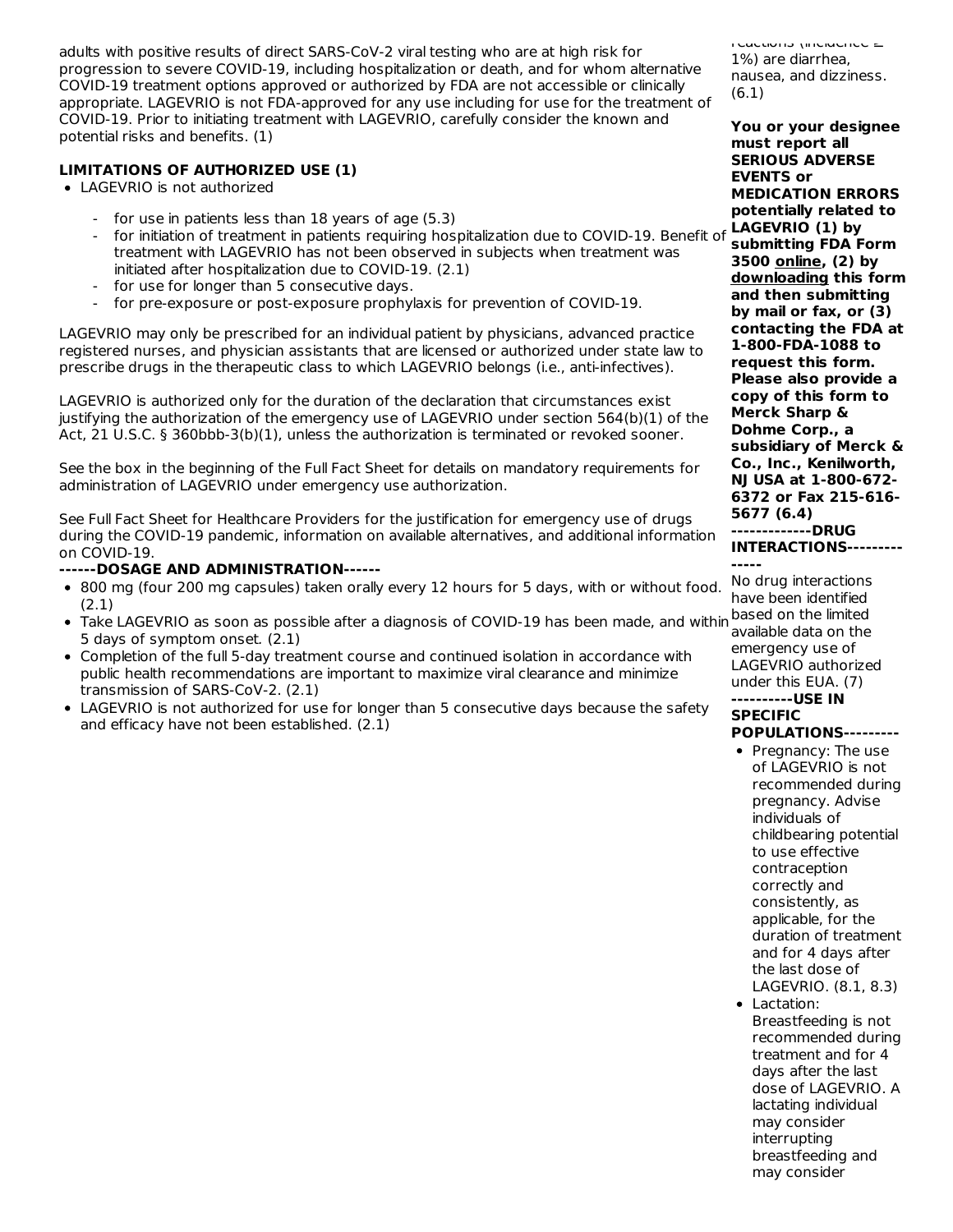pumping and discarding breast milk during treatment and for 4 days after the last dose of LAGEVRIO. (8.2)

## **See FACT SHEET FOR PATIENTS AND CAREGIVERS.**

#### **TABLE OF CONTENTS\* MANDATORY REQUIREMENTS FOR ADMINISTRATION OF LAGEVRIO UNDER EMERGENCY USE AUTHORIZATION 1 EMERGENCY USE AUTHORIZATION**

**2 DOSAGE AND ADMINISTRATION** 2.1 Dosage for Emergency Use of LAGEVRIO in Adult Patients

2.2 Dosage Adjustments in Specific Populations

# **3 DOSAGE FORMS AND STRENGTHS**

# **4 CONTRAINDICATIONS**

- **5 WARNINGS AND PRECAUTIONS**
	- 5.1 Embryo-Fetal Toxicity 5.2 Hypersensitivity Including
- Anaphylaxis
- 5.3 Bone and Cartilage Toxicity **6 ADVERSE REACTIONS**

# 6.1 Adverse Reactions from Clinical

**Studies** 

6.2 Post-Authorization Experience 6.4 Required Reporting for Serious

Adverse Events and Medication Errors 6.5 Other Reporting Requirements

#### **7 DRUG INTERACTIONS**

## **8 USE IN SPECIFIC POPULATIONS**

- 8.1 Pregnancy
- 8.2 Lactation

8.3 Females and Males of Reproductive

Potential

#### **12 CLINICAL PHARMACOLOGY** 12.1 Mechanism of Action 12.2 Pharmacodynamics 12.3 Pharmacokinetics 12.4 Microbiology **13 NONCLINICAL TOXICOLOGY** 13.1 Carcinogenesis, Mutagenesis, Impairment of Fertility 13.2 Animal Toxicology and/or Pharmacology **14 CLINICAL STUDIES 16 HOW SUPPLIED/STORAGE AND**

8.4 Pediatric Use 8.5 Geriatric Use 8.6 Renal Impairment 8.7 Hepatic Impairment

**10 OVERDOSAGE 11 DESCRIPTION**

# **HANDLING 17 PATIENT COUNSELING INFORMATION**

## **18 MANUFACTURER INFORMATION**

\* Sections or subsections omitted from the EUA are not listed

**FULL FACT SHEET FOR HEALTHCARE PROVIDERS**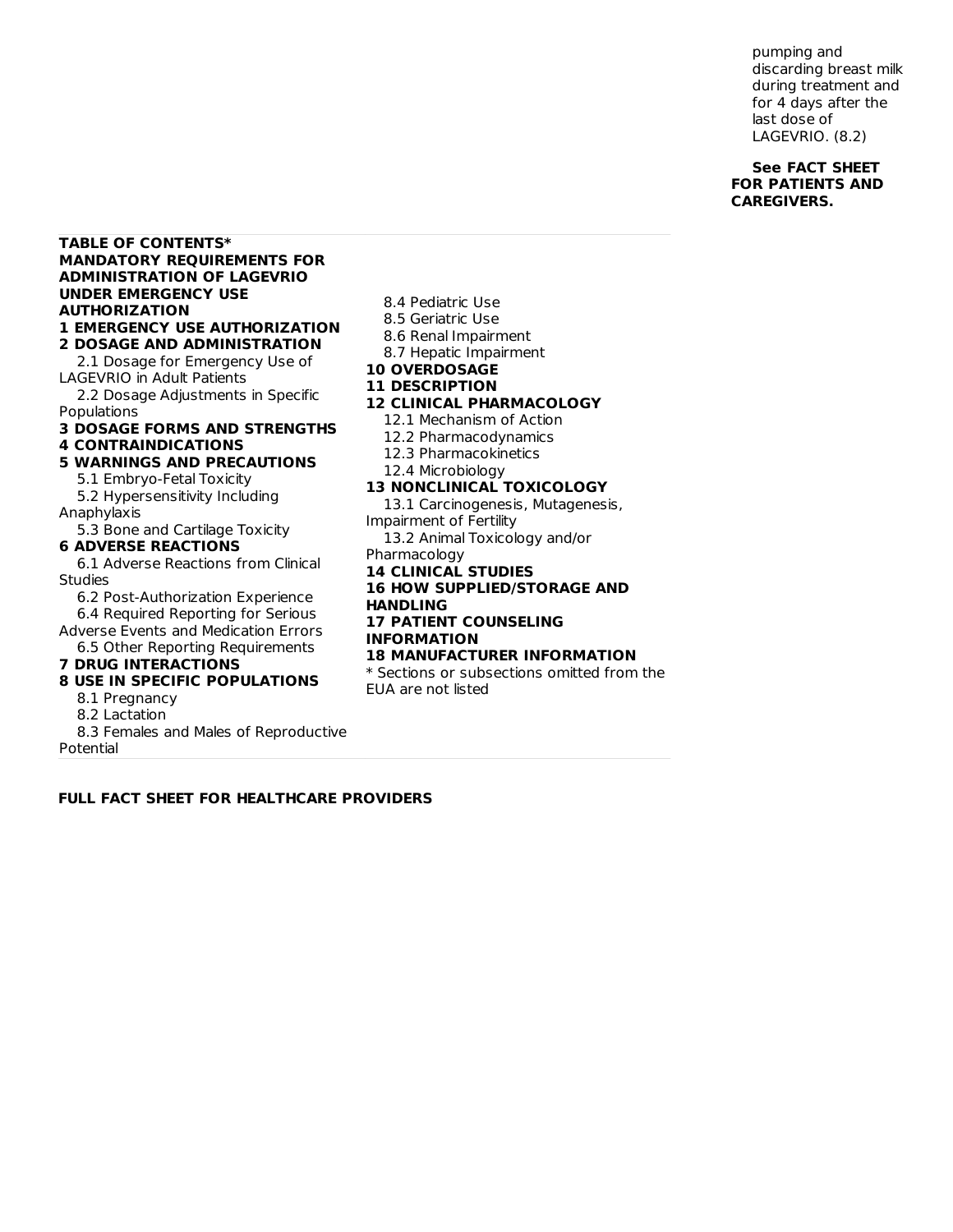## **MANDATORY REQUIREMENTS FOR ADMINISTRATION OF LAGEVRIO UNDER EMERGENCY USE AUTHORIZATION**

In order to mitigate the risks of using this unapproved product under the EUA and to optimize the potential benefit of LAGEVRIO, the following steps are required. Use of LAGEVRIO under this EUA is limited to the following (all requirements must be met):

- 1. Treatment of mild-to-moderate COVID-19 in adults with a positive result of direct severe acute respiratory syndrome coronavirus 2 (SARS-CoV-2) viral testing, who are at high risk for progression to severe COVID-19, including hospitalization or death and for whom alternative COVID-19 treatment options approved or authorized by FDA are not accessible or clinically appropriate [see Limitations of Authorized Use (1)].
- 2. As the prescribing healthcare provider, review the information contained within the "Fact Sheet for Patients and Caregivers" with your patient or caregiver prior to the patient receiving LAGEVRIO. Healthcare providers must provide the patient/caregiver with an electronic or hard copy of the "Fact Sheet for Patients and Caregivers" prior to the patient receiving LAGEVRIO and must document that the patient/caregiver has been given an electronic or hard copy of the "Fact Sheet for Patients and Caregivers".
- 3. The prescribing healthcare providers must inform the patient/caregiver that:
	- i. LAGEVRIO is an unapproved drug that is authorized for use under this Emergency Use Authorization.
	- ii. Other therapeutics are currently approved or authorized for the same use as LAGEVRIO. [see Emergency Use Authorization (1) - Information Regarding Available Alternatives for the EUA Authorized Use].
	- iii. There are benefits and risks of taking LAGEVRIO as outlined in the "Fact Sheet for Patients and Caregivers."
	- iv. Merck Sharp & Dohme has established a pregnancy surveillance program.
	- v. Females of childbearing potential should use a reliable method of contraception correctly and consistently, as applicable, for the duration of treatment and for 4 days after the last dose of LAGEVRIO.
	- vi. Males of reproductive potential who are sexually active with females of childbearing potential should use a reliable method of contraception correctly and consistently during treatment and for at least 3 months after the last dose.
- 4. The prescribing healthcare provider must assess whether a female of childbearing potential is pregnant or not, if clinically indicated [see Warnings and Precautions (5.1) and Use in Specific Populations (8.3)].
- 5. Based on findings from animal reproduction studies, LAGEVRIO may cause fetal harm when administered to pregnant individuals. If LAGEVRIO is used during pregnancy, prescribing healthcare providers must communicate to the patient the known and potential benefits and the potential risks of LAGEVRIO use during pregnancy, as outlined in the "Fact Sheet for Patients and Caregivers" [see Warnings and Precautions (5.1, 5.3), Use in Specific Populations (8.1, 8.3) and Nonclinical Toxicology (13.1)].
- 6. If the decision is made to use LAGEVRIO during pregnancy, the prescriber must document that the known and potential benefits and the potential risks of LAGEVRIO use during pregnancy, as outlined in the "Fact Sheet for Patients and Caregivers," were discussed with the patient.
- 7. The prescribing healthcare provider must document that a pregnant individual was made aware of Merck Sharp & Dohme's pregnancy surveillance program at 1-877-888-4231 or pregnancyreporting.msd.com.
	- a. If the pregnant individual agrees to participate in the pregnancy surveillance program and allows the prescribing healthcare provider to disclose patient specific information to Merck Sharp & Dohme, the prescribing healthcare provider must provide the patient's name and contact information to Merck Sharp & Dohme.
- 8. The prescribing healthcare provider and/or the provider's designee is/are responsible for mandatory reporting of all medication errors and serious adverse events potentially related to LAGEVRIO within 7 calendar days from the healthcare provider's awareness of the event [see Adverse Reactions (6.4)].

For information on clinical studies of LAGEVRIO and other therapies for the treatment of COVID-19, see www.clinicaltrials.gov .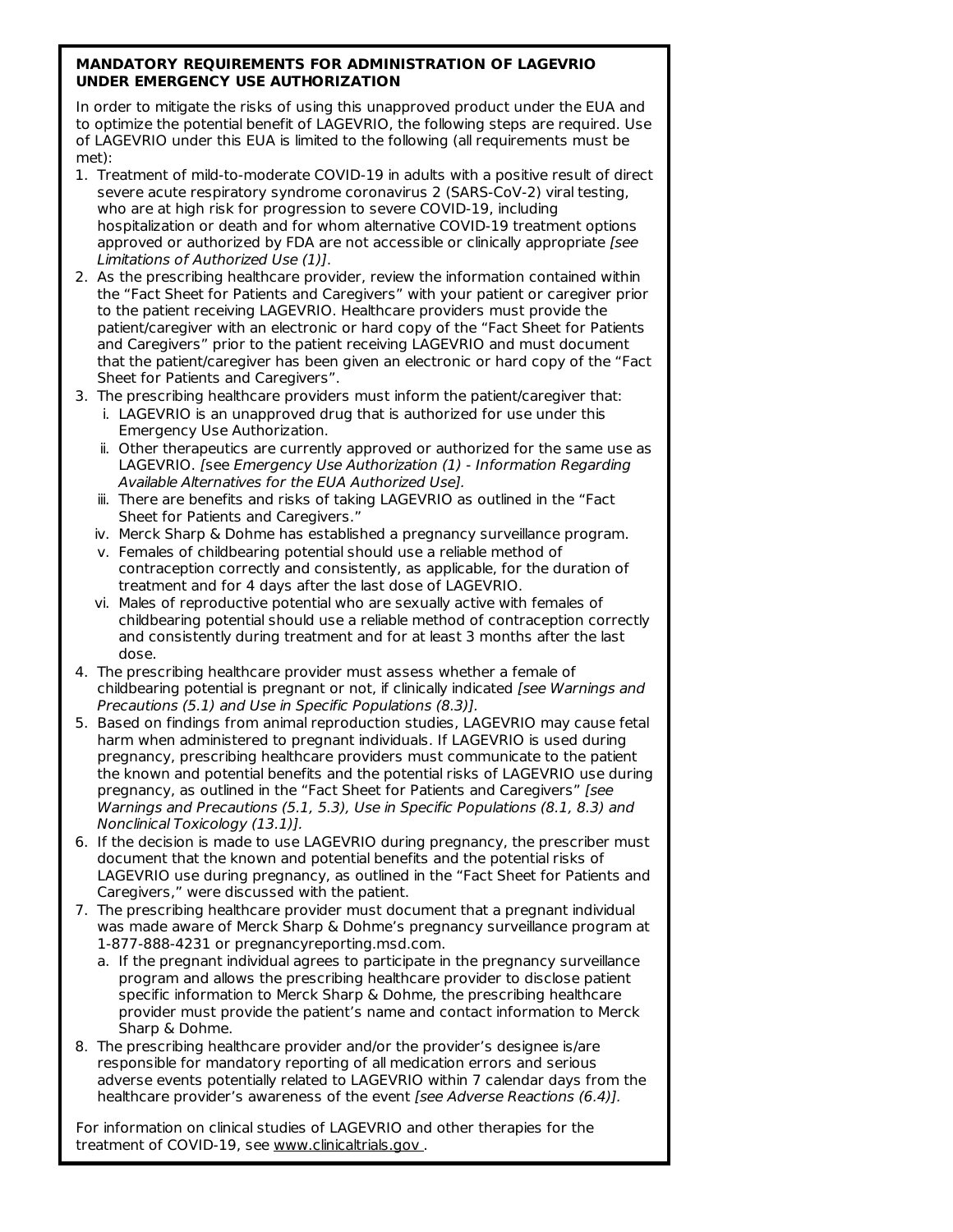# **1 EMERGENCY USE AUTHORIZATION**

The U.S. Food and Drug Administration (FDA) has issued an Emergency Use Authorization (EUA) to permit the emergency use of the unapproved product LAGEVRIO™ for treatment of mild-to-moderate COVID-19 in adults:

- with positive results of direct SARS-CoV-2 viral testing, and
- who are at high risk for progression to severe COVID-19, including hospitalization or death. Refer to CDC website $^1$  for additional details, and for
- whom alternative COVID-19 treatment options approved or authorized by FDA are not accessible or clinically appropriate.

## **LIMITATIONS OF AUTHORIZED USE**

- LAGEVRIO is not authorized for use in patients who are less than 18 years of age [see Warnings and Precautions (5.3)].
- LAGEVRIO is not authorized for initiation of treatment in patients hospitalized due to COVID-19<sup>2</sup>. Benefit of treatment with LAGEVRIO has not been observed in subjects when treatment was initiated after hospitalization due to COVID-19 [see Dosing and Administration (2.1)].
- LAGEVRIO is not authorized for use for longer than 5 consecutive days.
- LAGEVRIO is not authorized for pre-exposure or post-exposure prophylaxis for prevention of COVID-19.

LAGEVRIO may only be prescribed for an individual patient by physicians, advanced practice registered nurses, and physician assistants that are licensed or authorized under state law to prescribe drugs in the therapeutic class to which LAGEVRIO belongs (i.e., anti-infectives).

LAGEVRIO is not approved for any use, including for use for the treatment of COVID-19.

Prior to initiating treatment with LAGEVRIO, carefully consider the known and potential risks and benefits [see Warnings and Precautions (5.1, 5.3), Use in Specific Populations (8.1, 8.3) and Nonclinical Toxicology (13.1)].

LAGEVRIO is authorized only for the duration of the declaration that circumstances exist justifying the authorization of the emergency use of LAGEVRIO under section 564(b)(1) of the Act, 21 U.S.C. § 360bbb-3(b)(1), unless the authorization is terminated or revoked sooner.

## Justification for Emergency Use of Drugs During the COVID-19 Pandemic

There is currently an outbreak of Coronavirus Disease 2019 (COVID-19) caused by SARS-CoV-2, a novel coronavirus. The Secretary of HHS has declared that:

- A public health emergency related to COVID-19 has existed since January 27, 2020.
- Circumstances exist justifying the authorization of emergency use of drugs and biological products during the COVID-19 pandemic (March 27, 2020 declaration).

An EUA is a FDA authorization for the emergency use of an unapproved product or unapproved use of an approved product (i.e., drug, biological product, or device) in the United States under certain circumstances including, but not limited to, when the Secretary of HHS declares that there is a public health emergency that affects the national security or the health and security of United States citizens living abroad, and that involves biological agent(s) or a disease or condition that may be attributable to such agent(s). Criteria for issuing an EUA include:

- The biological agent(s) can cause a serious or life-threatening disease or condition;
- Based on the totality of the available scientific evidence (including data from adequate and well-controlled clinical trials, if available), it is reasonable to believe that
	- the product may be effective in diagnosing, treating, or preventing the serious or life-threatening disease or condition; and
	- the known and potential benefits of the product when used to diagnose, prevent, or treat such disease or condition - outweigh the known and potential risks of the product, taking into consideration the material threat posed by the biological agent(s);
- There is no adequate, approved, and available alternative to the product for diagnosing, preventing, or treating the serious or life-threatening disease or condition.

## APPROVED AVAILABLE ALTERNATIVES

Veklury (remdesivir) is FDA-approved for the treatment of COVID-19 in adults and pediatric patients (12 years of age and older weighing at least 40 kg) with positive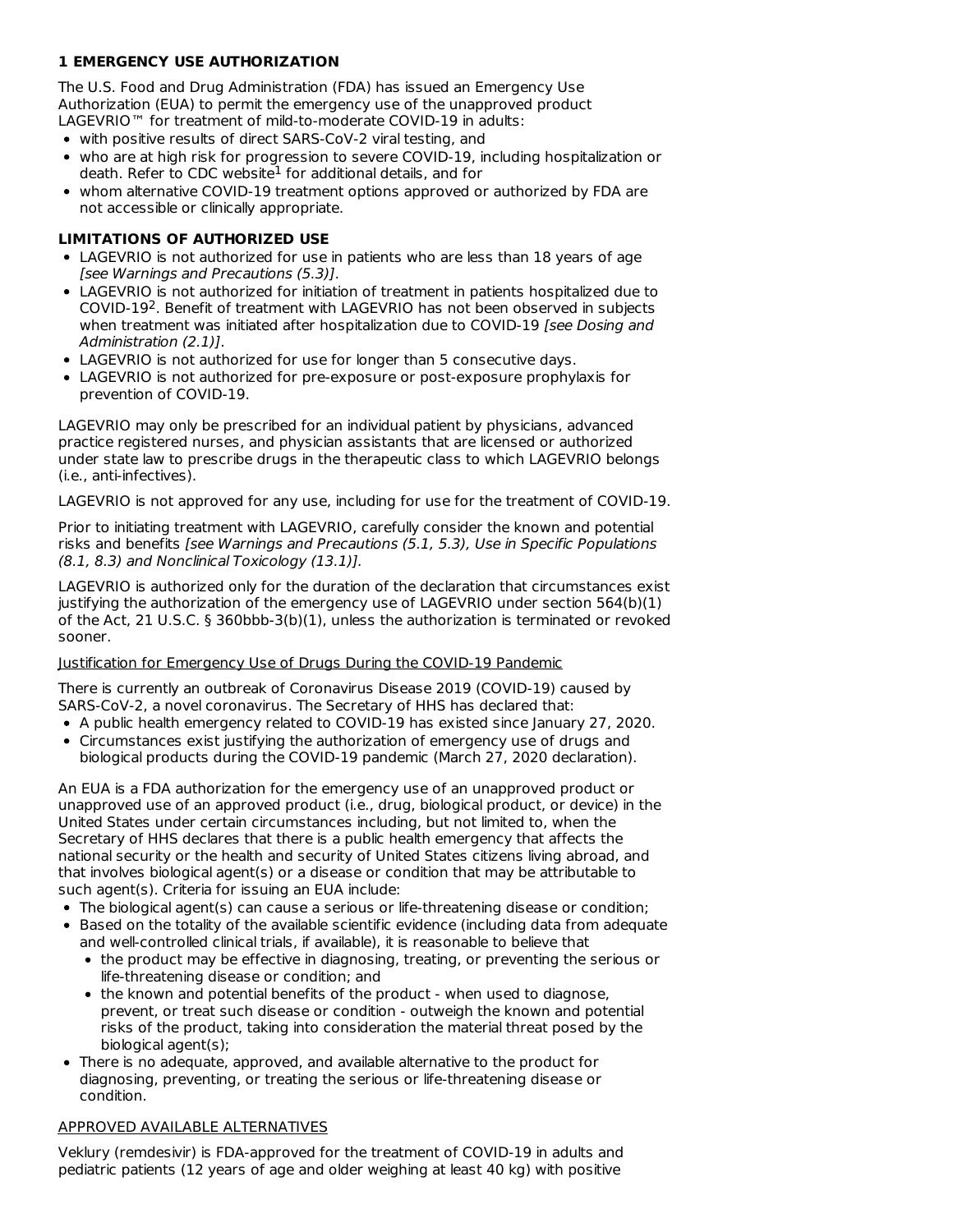results of direct SARS-CoV-2 viral testing, who are not hospitalized and have mild-to moderate COVID-19, and who are at high risk for progression to severe COVID-19, including hospitalization or death. Veklury is administered via intravenous infusion for a total treatment duration of 3 days.

Although Veklury is an approved alternative treatment of mild-to-moderate COVID-19 in adults with positive results of direct SARS-CoV-2 viral testing, and who are at high risk for progression to severe COVID-19, including hospitalization or death, FDA does not consider Veklury to be an adequate alternative to LAGEVRIO for this authorized use because it may not be feasible or practical for certain patients (e.g., it requires an intravenous infusion daily for three days).

Other therapeutics are currently authorized for the same use as LAGEVRIO. For additional information on all products authorized for treatment or prevention of COVID-19, please see https://www.fda.gov/emergency-preparedness-and-response/mcm-legalregulatory-and-policy-framework/emergency-use-authorization .

For information on clinical studies of LAGEVRIO and other therapies for the treatment of COVID-19, see www.clinicaltrials.gov.

1 https://www.cdc.gov/coronavirus/2019-ncov/need-extra-precautions/people-with-medical-

2 Should a patient require hospitalization after starting treatment with LAGEVRIO, the patient may conditions.html . Healthcare providers should consider the benefit-risk for an individual patient. complete the full 5 day treatment course per the healthcare provider's discretion.

# **2 DOSAGE AND ADMINISTRATION**

# **2.1 Dosage for Emergency Use of LAGEVRIO in Adult Patients**

The dosage in adult patients is 800 mg (four 200 mg capsules) taken orally every 12 hours for 5 days, with or without food [see Clinical Pharmacology (12.3)]. Take LAGEVRIO as soon as possible after a diagnosis of COVID-19 has been made, and within 5 days of symptom onset [see Emergency Use Authorization (1) and Clinical Studies  $(14)$ .

Completion of the full 5-day treatment course and continued isolation in accordance with public health recommendations are important to maximize viral clearance and minimize transmission of SARS-CoV-2 [see Patient Counseling Information (17)].

LAGEVRIO is not authorized for use for longer than 5 consecutive days because the safety and efficacy have not been established.

If the patient misses a dose of LAGEVRIO within 10 hours of the time it is usually taken, the patient should take it as soon as possible and resume the normal dosing schedule. If the patient misses a dose by more than 10 hours, the patient should not take the missed dose and instead take the next dose at the regularly scheduled time. The patient should not double the dose to make up for a missed dose.

Should a patient require hospitalization after starting treatment with LAGEVRIO, the patient may complete the full 5 day treatment course per the healthcare provider's discretion.

## **2.2 Dosage Adjustments in Specific Populations**

No dosage adjustment is recommended based on renal or hepatic impairment or in geriatric patients [see Use in Specific Populations (8.5, 8.6, 8.7)].

# **3 DOSAGE FORMS AND STRENGTHS**

Capsules: 200 mg, Swedish Orange opaque size 0 capsules. The capsules have the corporate logo and "82" printed in white ink.

# **4 CONTRAINDICATIONS**

No contraindications have been identified based on the limited available data on the emergency use of LAGEVRIO authorized under this EUA.

## **5 WARNINGS AND PRECAUTIONS**

There are limited clinical data available for LAGEVRIO. Serious and unexpected adverse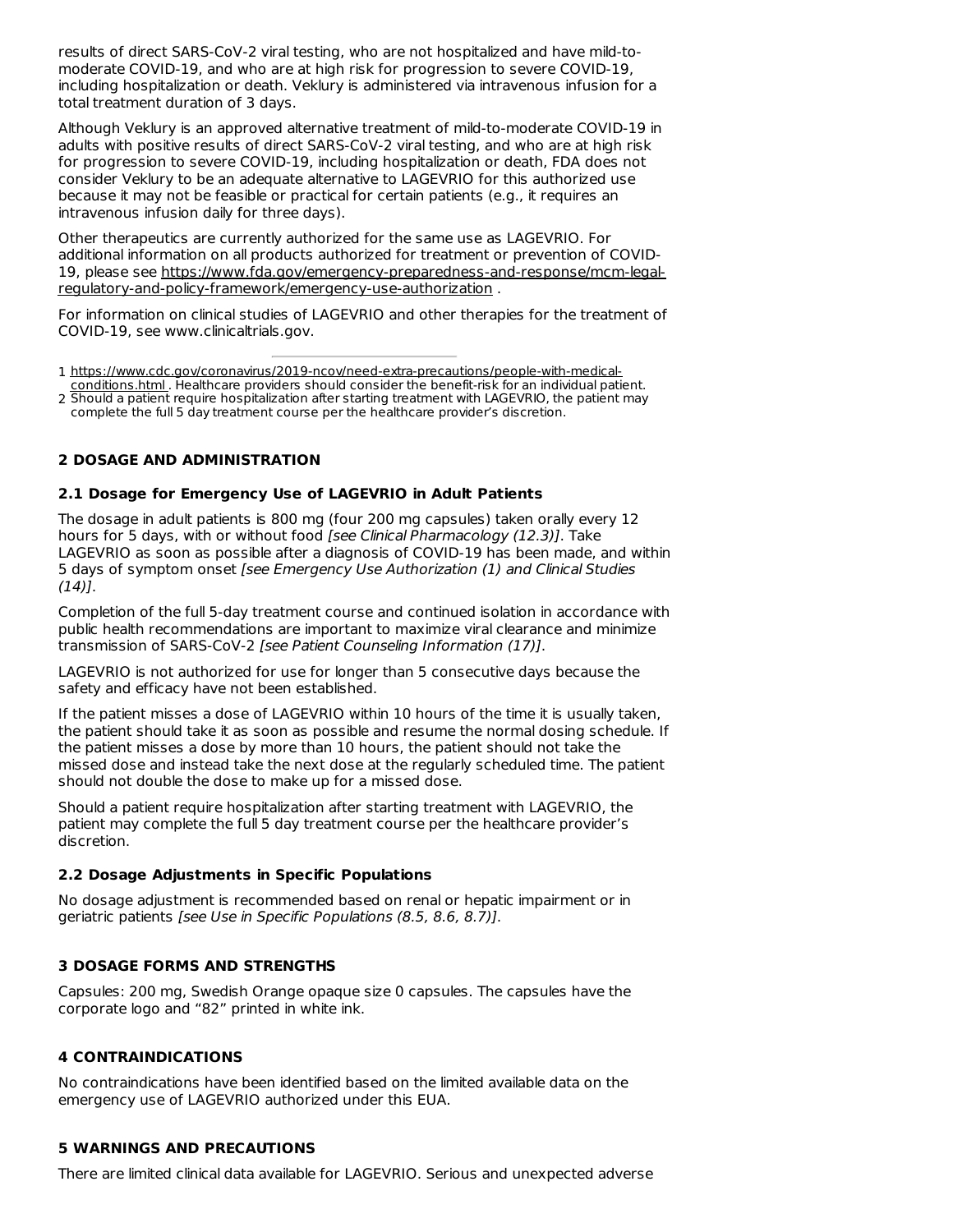events may occur that have not been previously reported with LAGEVRIO use.

# **5.1 Embryo-Fetal Toxicity**

Based on findings from animal reproduction studies, LAGEVRIO may cause fetal harm when administered to pregnant individuals. There are no available human data on the use of LAGEVRIO in pregnant individuals to evaluate the risk of major birth defects, miscarriage or adverse maternal or fetal outcomes; therefore, LAGEVRIO is not recommended for use during pregnancy. When considering LAGEVRIO for a pregnant individual, the prescribing healthcare provider must communicate the known and potential benefits and the potential risks of using LAGEVRIO during pregnancy to the pregnant individual. LAGEVRIO is authorized to be prescribed to a pregnant individual only after the healthcare provider has determined that the benefits would outweigh the risks for that individual patient. If the decision is made to use LAGEVRIO during pregnancy, the prescribing healthcare provider must document that the known and potential benefits and the potential risks of using LAGEVRIO during pregnancy were communicated to the pregnant individual.

Advise individuals of childbearing potential of the potential risk to a fetus and to use an effective method of contraception correctly and consistently, as applicable, during treatment with LAGEVRIO and for 4 days after the final dose [see Use in Specific Populations (8.1, 8.3 and Nonclinical Toxicology (13.1)].

Prior to initiating treatment with LAGEVRIO, assess whether an individual of childbearing potential is pregnant or not, if clinically indicated. Pregnancy status does not need to be confirmed in patients who have undergone permanent sterilization, are currently using an intrauterine system or contraceptive implant, or in whom pregnancy is not possible. In all other patients, assess whether the patient is pregnant based on the first day of last menstrual period in individuals who have regular menstrual cycles, is using a reliable method of contraception correctly and consistently or have had a negative pregnancy test. A pregnancy test is recommended if the individual has irregular menstrual cycles, is unsure of the first day of last menstrual period or is not using effective contraception correctly and consistently [see Box].

# **5.2 Hypersensitivity Including Anaphylaxis**

Hypersensitivity reactions, including anaphylaxis, have been reported with LAGEVRIO. If signs and symptoms of a clinically significant hypersensitivity reaction or anaphylaxis occur, immediately discontinue LAGEVRIO and initiate appropriate medications and/or supportive care.

# **5.3 Bone and Cartilage Toxicity**

LAGEVRIO is not authorized for use in patients less than 18 years of age because it may affect bone and cartilage growth. Bone and cartilage toxicity was observed in rats after repeated dosing [see Nonclinical Toxicity (13.2)]. The safety and efficacy of LAGEVRIO have not been established in pediatric patients [see Use in Specific Populations (8.4)].

# **6 ADVERSE REACTIONS**

## **6.1 Adverse Reactions from Clinical Studies**

The following adverse reactions have been observed in the clinical study of LAGEVRIO that supported the EUA. The adverse reaction rates observed in these clinical trials cannot be directly compared to rates in the clinical trials of another drug and may not reflect the rates observed in practice. Additional adverse events associated with LAGEVRIO may become apparent with more widespread use.

Overall, more than 900 subjects have been exposed to LAGEVRIO 800 mg twice daily in clinical trials. The safety assessment of LAGEVRIO is primarily based on an analysis from subjects followed through Day 29 in the Phase 3 study in non-hospitalized subjects with COVID-19 (MOVe-OUT) [see Clinical Studies (14)].

The safety of LAGEVRIO was evaluated based on an analysis of a Phase 3 double-blind trial (MOVe-OUT) in which 1,411 non-hospitalized subjects with COVID-19 were randomized and treated with LAGEVRIO (N=710) or placebo (N=701) for up to 5 days. Adverse events were those reported while subjects were on study intervention or within 14 days of study intervention completion/discontinuation.

Discontinuation of study intervention due to an adverse event occurred in 1% of subjects receiving LAGEVRIO and 3% of subjects receiving placebo. Serious adverse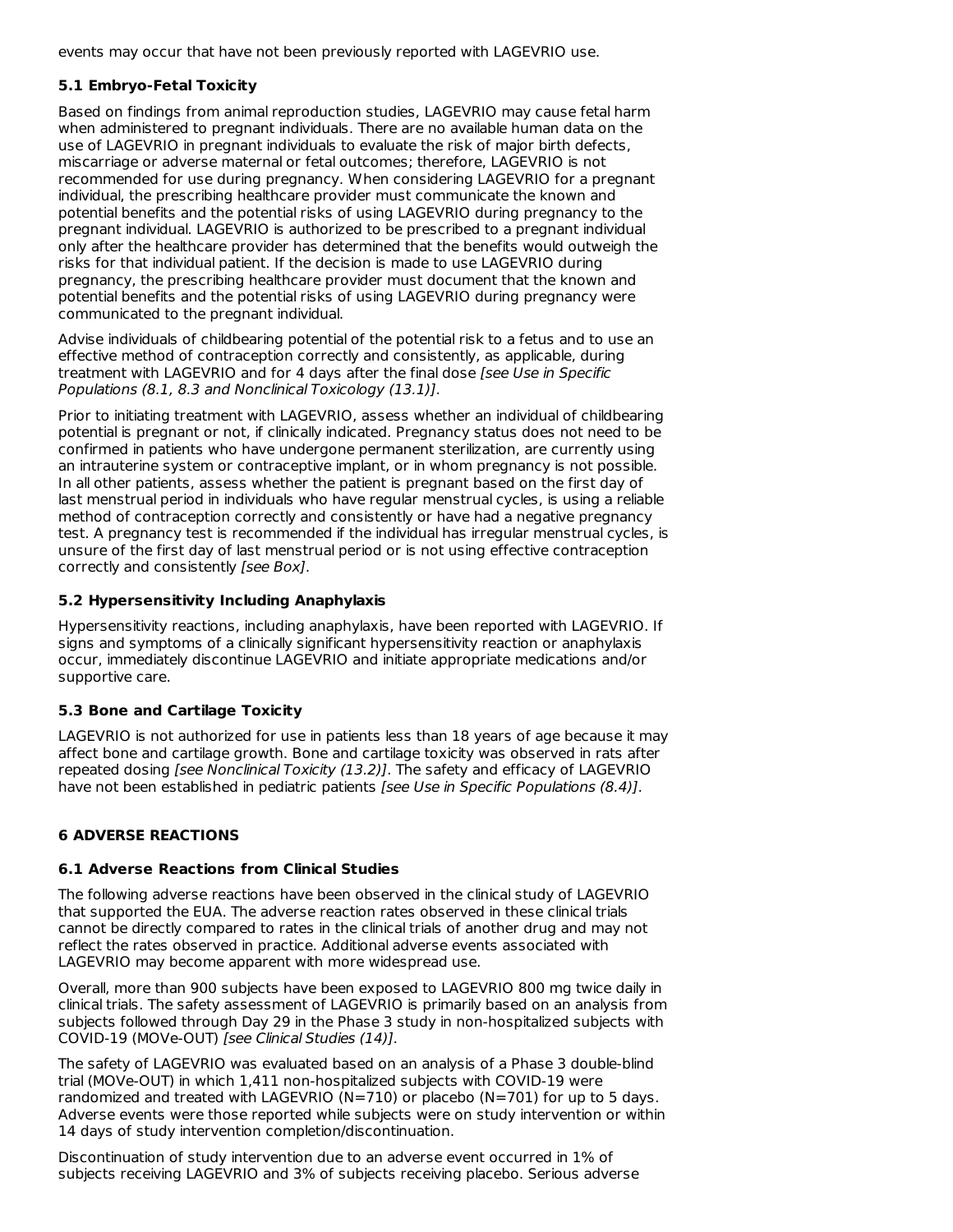events occurred in 7% of subjects receiving LAGEVRIO and 10% receiving placebo; most serious adverse events were COVID-19 related. Adverse events leading to death occurred in 2 (<1%) subjects receiving LAGEVRIO and 12 (2%) of subjects receiving placebo.

The most common adverse reactions in the LAGEVRIO treatment group in MOVe-OUT are presented in Table 1, all of which were Grade 1 (mild) or Grade 2 (moderate).

#### **Table 1: Adverse Reactions Occurring in Greater Than or Equal to 1% of Subjects Receiving LAGEVRIO in MOVe-OUT \***

|                  | <b>LAGEVRIO</b><br>$N = 710$ | <b>Placebo</b><br>$N = 701$ |
|------------------|------------------------------|-----------------------------|
| Diarrhea         | ን%                           | 2%                          |
| Nausea           | $1\%$                        | 1%                          |
| <b>Dizziness</b> | $1\%$                        | $1\%$                       |

\* Frequencies of adverse reactions are based on all adverse events attributed to study intervention by the investigator.

#### Laboratory Abnormalities

Selected Grade 3 and 4 laboratory abnormalities in chemistry (alanine aminotransferase, aspartate aminotransferase, creatinine, and lipase) and hematology (hemoglobin, platelets, and leukocytes) parameters all occurred at a rate of less than or equal to 2% and occurred at a similar rate across arms in MOVe-OUT.

# **6.2 Post-Authorization Experience**

The following adverse reactions have been identified during post-authorization use of LAGEVRIO. Because these reactions are reported voluntarily from a population of uncertain size, it is not always possible to reliably estimate their frequency or establish a causal relationship to drug exposure.

#### Immune System Disorders

hypersensitivity, anaphylaxis, angioedema [see Warnings and Precautions (5.2)]

Skin and Subcutaneous Tissue Disorders

erythema, rash, urticaria

## **6.4 Required Reporting for Serious Adverse Events and Medication Errors**

The prescribing healthcare provider and/or the provider's designee is/are responsible for mandatory reporting of all serious adverse events\* and medication errors potentially related to LAGEVRIO within 7 calendar days from the healthcare provider's awareness of the event, using FDA Form 3500 (for information on how to access this form, see below). The FDA requires that such reports, using FDA Form 3500, include the following:

- Patient demographics and baseline characteristics (e.g., patient identifier, age or date of birth, gender, weight, ethnicity, and race)
- A statement "LAGEVRIO use for COVID-19 under Emergency Use Authorization (EUA)" under the **"Describe Event, Problem, or Product Use/Medication Error"** heading
- Information about the serious adverse event or medication error (e.g., signs and symptoms, test/laboratory data, complications, timing of drug initiation in relation to the occurrence of the event, duration of the event, treatments required to mitigate the event, evidence of event improvement/disappearance after stopping or reducing the dosage, evidence of event reappearance after reintroduction, clinical outcomes).
- Patient's preexisting medical conditions and use of concomitant products
- Information about the product (e.g., dosage, route of administration, NDC  $#$ ).

Submit adverse event and medication error reports, using Form 3500, to FDA MedWatch using one of the following methods:

- Complete and submit the report online: www.fda.gov/medwatch/report.htm
- Complete and submit a postage-paid FDA Form 3500 (https://www.fda.gov/media/76299/download) and return by: Mail to MedWatch, 5600 Fishers Lane, Rockville, MD 20852-9787, or
	- Fax to 1-800-FDA-0178, or
- Call 1-800-FDA-1088 to request a reporting form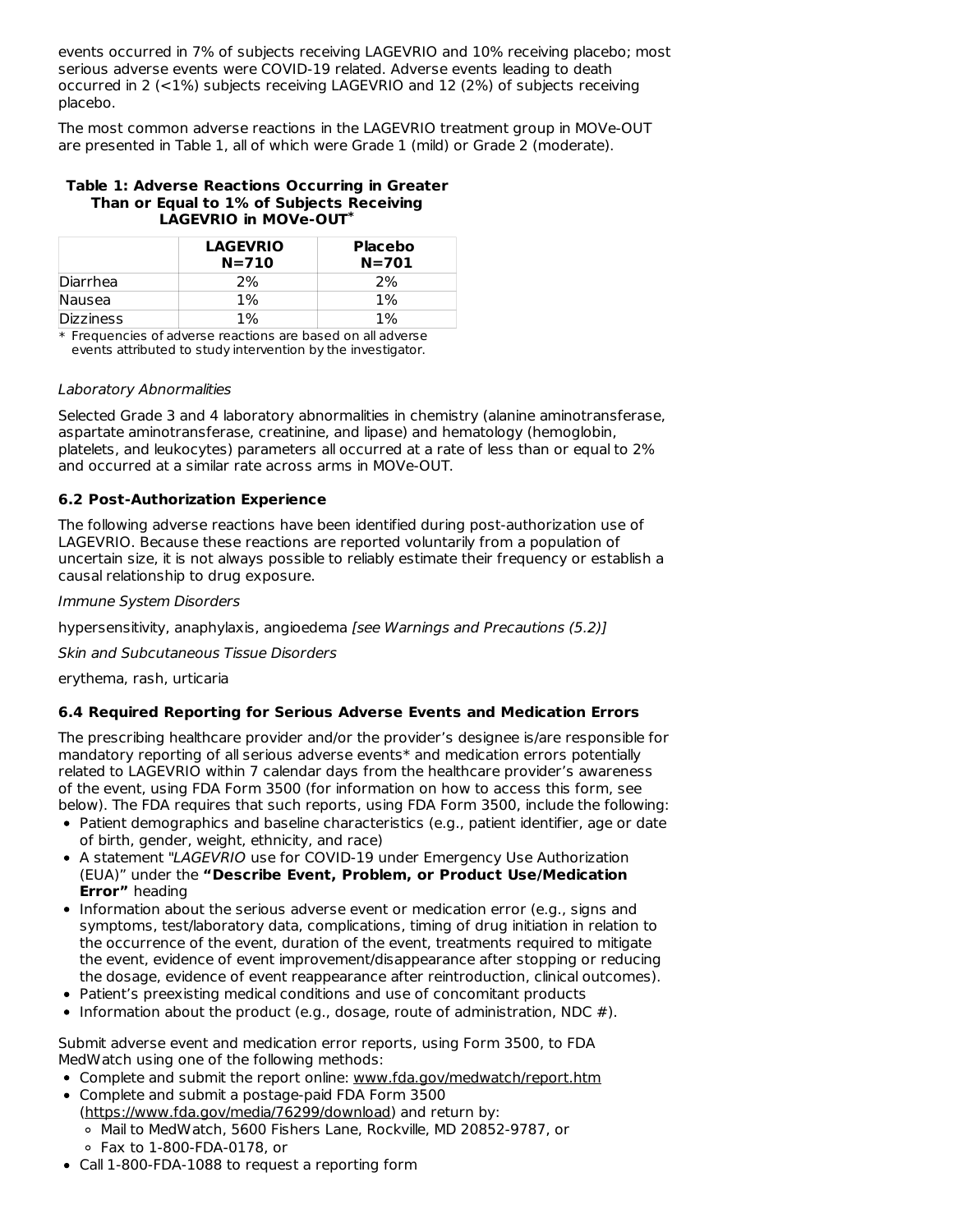In addition, please provide a copy of all FDA MedWatch forms to: Merck Sharp & Dohme Corp., a subsidiary of Merck & Co., Inc., Kenilworth, NJ USA Fax: 215-616-5677 E-mail: dpoc.usa@msd.com

The prescribing healthcare provider and/or the provider's designee is/are responsible for mandatory responses to requests from FDA for information about adverse events and medication errors following receipt of LAGEVRIO.

Serious adverse events are defined as: \*

- Death:
- A life-threatening adverse event;
- Inpatient hospitalization or prolongation of existing hospitalization;
- A persistent or significant incapacity or substantial disruption of the ability to conduct normal life functions;
- A congenital anomaly/birth defect;
- Other important medical event, which may require a medical or surgical intervention to prevent death, a life-threatening event, hospitalization, disability, or congenital anomaly.

# **6.5 Other Reporting Requirements**

Healthcare facilities and providers will report therapeutics information and utilization data as directed by the U.S. Department of Health and Human Services.

# **7 DRUG INTERACTIONS**

No drug interactions have been identified based on the limited available data on the emergency use of LAGEVRIO authorized under this EUA. No clinical drug-drug interaction trials of LAGEVRIO with concomitant medications, including other treatments for mild-to-moderate COVID-19, have been conducted [see Clinical Pharmacology (12.3)].

# **8 USE IN SPECIFIC POPULATIONS**

# **8.1 Pregnancy**

## Pregnancy Surveillance Program

There is a pregnancy surveillance program that monitors pregnancy outcomes in individuals exposed to LAGEVRIO during pregnancy. The prescribing healthcare provider must document that a pregnant individual was made aware of Merck Sharp & Dohme's pregnancy surveillance program at 1-877-888-4231 or pregnancyreporting.msd.com. If the pregnant individual agrees to participate in the pregnancy surveillance program and allows the prescribing healthcare provider to disclose patient specific information to Merck Sharp & Dohme, the prescribing healthcare provider must provide the patient's name and contact information to Merck Sharp & Dohme. Pregnant individuals exposed to LAGEVRIO can also report the exposure by contacting Merck Sharp & Dohme Corp., a subsidiary of Merck & Co., Inc., Kenilworth, NJ USA at 1-877-888-4231 or pregnancyreporting.msd.com.

## Risk Summary

Based on animal data, LAGEVRIO may cause fetal harm when administered to pregnant individuals. There are no available human data on the use of LAGEVRIO in pregnant individuals to evaluate the risk of major birth defects, miscarriage or adverse maternal or fetal outcomes; therefore, LAGEVRIO is not recommended during pregnancy [see Box and Warnings and Precautions (5.1)]. In an animal reproduction study, oral administration of molnupiravir to pregnant rats during the period of organogenesis resulted in embryofetal lethality and teratogenicity at 8 times the human NHC (N4 hydroxycytidine) exposures at the recommended human dose (RHD) and reduced fetal growth at ≥ 3 times the human NHC exposure at the RHD. Oral administration of molnupiravir to pregnant rabbits during the period of organogenesis resulted in reduced fetal body weights at 18 times the human NHC exposure at the RHD (see Data). When considering LAGEVRIO for a pregnant individual, the prescribing healthcare provider must communicate the known and potential benefits and the potential risks of using LAGEVRIO during pregnancy to the pregnant individual. LAGEVRIO may only be prescribed to a pregnant individual after the prescribing healthcare provider has determined that the benefits would outweigh the risks for that individual patient. If the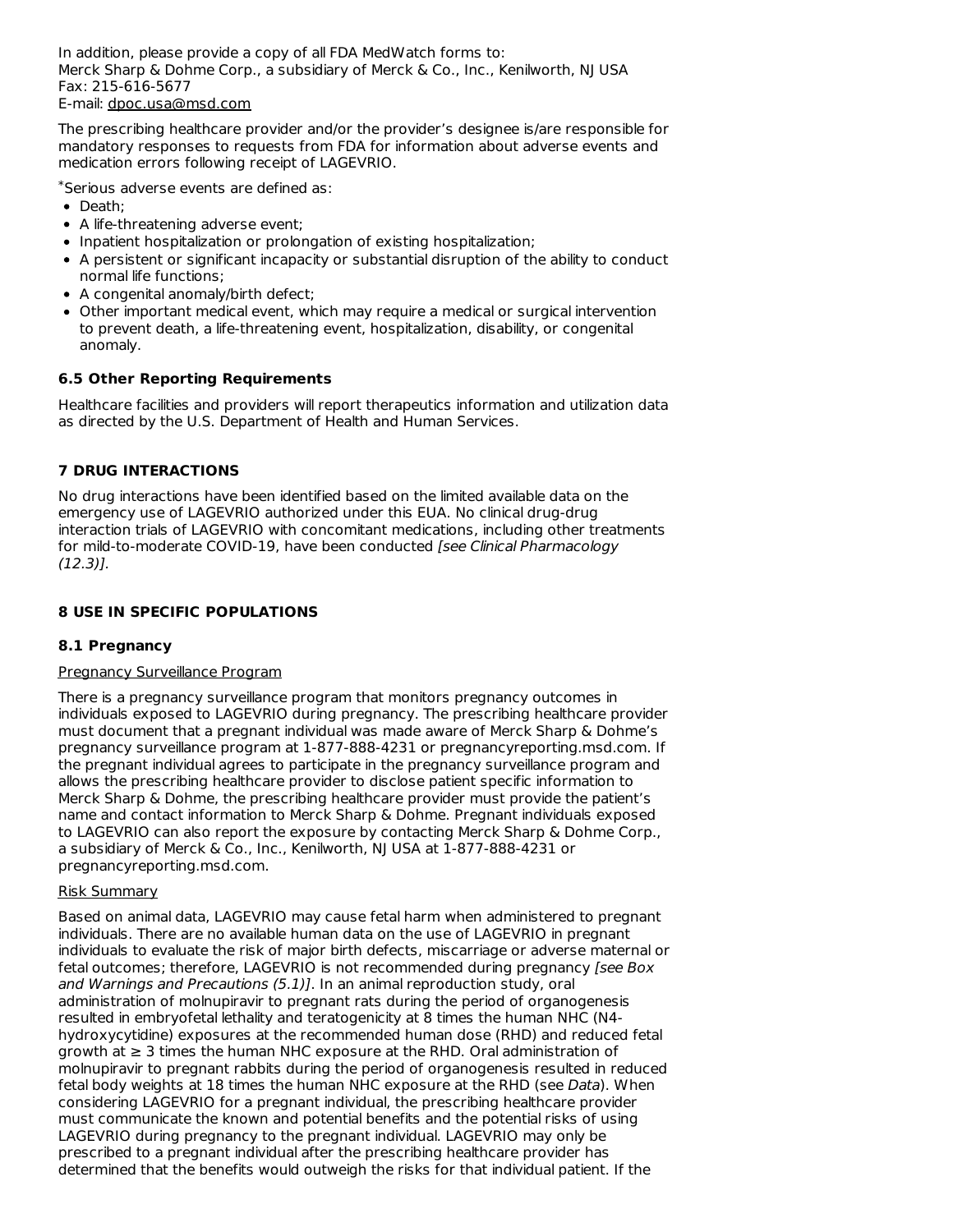decision is made to use LAGEVRIO during pregnancy, the prescribing healthcare provider must document that the known and potential benefits and potential risks of using LAGEVRIO during pregnancy were communicated to the pregnant individual [see Box]. There are maternal and fetal risks associated with untreated COVID-19 in pregnancy (see Clinical Considerations).

The estimated background risk of major birth defects and miscarriage for the indicated population is unknown. All pregnancies have a background risk of birth defect, loss, or other adverse outcomes. In the U.S. general population, the estimated background risk of major birth defects and miscarriage in clinically recognized pregnancies is 2 to 4% and 15 to 20%, respectively.

#### Clinical Considerations

#### Disease-associated maternal and/or embryo/fetal risk

COVID-19 in pregnancy is associated with adverse maternal and fetal outcomes, including preeclampsia, eclampsia, preterm birth, premature rupture of membranes, venous thromboembolic disease, and fetal death.

## Data

## Animal Data

In an embryofetal development (EFD) study in rats, molnupiravir was administered orally to pregnant rats at 0, 100, 250, or 500 mg/kg/day from gestation days (GDs) 6 to 17. Molnupiravir was also administered orally to pregnant rats at up to 1,000 mg/kg/day from GDs 6 to 17 in a preliminary EFD study. Developmental toxicities included postimplantation losses, malformations of the eye, kidney, and axial skeleton, and rib variations at 1,000 mg/kg/day (8 times the human NHC exposure at the RHD) and decreased fetal body weights and delayed ossification at ≥500 mg/kg/day (3 times the human NHC exposure at the RHD). There were no developmental toxicities at ≤250 mg/kg/day (less than the human NHC exposure at the RHD). Maternal toxicities included decreased food consumption and body weight losses, resulting in the early sacrifice of two of sixteen animals at 1,000 mg/kg/day, and decreased body weight gain at 500 mg/kg/day.

In an EFD study in rabbits, molnupiravir was administered orally to pregnant rabbits at 0, 125, 400, or 750 mg/kg/day from GDs 7 to 19. Developmental toxicity was limited to reduced fetal body weights at 750 mg/kg/day (18 times the human NHC exposures at the RHD). There was no developmental toxicity at  $\leq$ 400 mg/kg/day (7 times the human NHC exposures at the RHD). Maternal toxicities included reduced food consumption and body weight gains, and abnormal fecal output at 750 mg/kg/day.

In a pre- and post-natal developmental study, molnupiravir was administered orally to female rats at doses up to 500 mg/kg/day (similar to the human NHC exposure at the RHD) from GD6 through lactation day 20. No effects were observed in offspring.

## **8.2 Lactation**

## Risk Summary

There are no data on the presence of molnupiravir or its metabolites in human milk. NHC was detected in the plasma of nursing pups from lactating rats administered molnupiravir (see Data). It is unknown whether molnupiravir has an effect on the breastfed infant or effects on milk production.

Based on the potential for adverse reactions in the infant from LAGEVRIO, breastfeeding is not recommended during treatment with LAGEVRIO and for 4 days after the final dose. A lactating individual may consider interrupting breastfeeding and may consider pumping and discarding breast milk during treatment and for 4 days after the last dose of LAGEVRIO [see Warnings and Precautions (5.1, 5.3)].

## Data

When molnupiravir was administered to lactating rats at ≥250 mg/kg/day in the pre- and post-natal development study, NHC was detected in plasma of nursing pups.

## **8.3 Females and Males of Reproductive Potential**

Based on animal studies, LAGEVRIO may cause fetal harm when administered to a pregnant individual.

## Pregnancy Testing

Prior to initiating treatment with LAGEVRIO, assess whether an individual of childbearing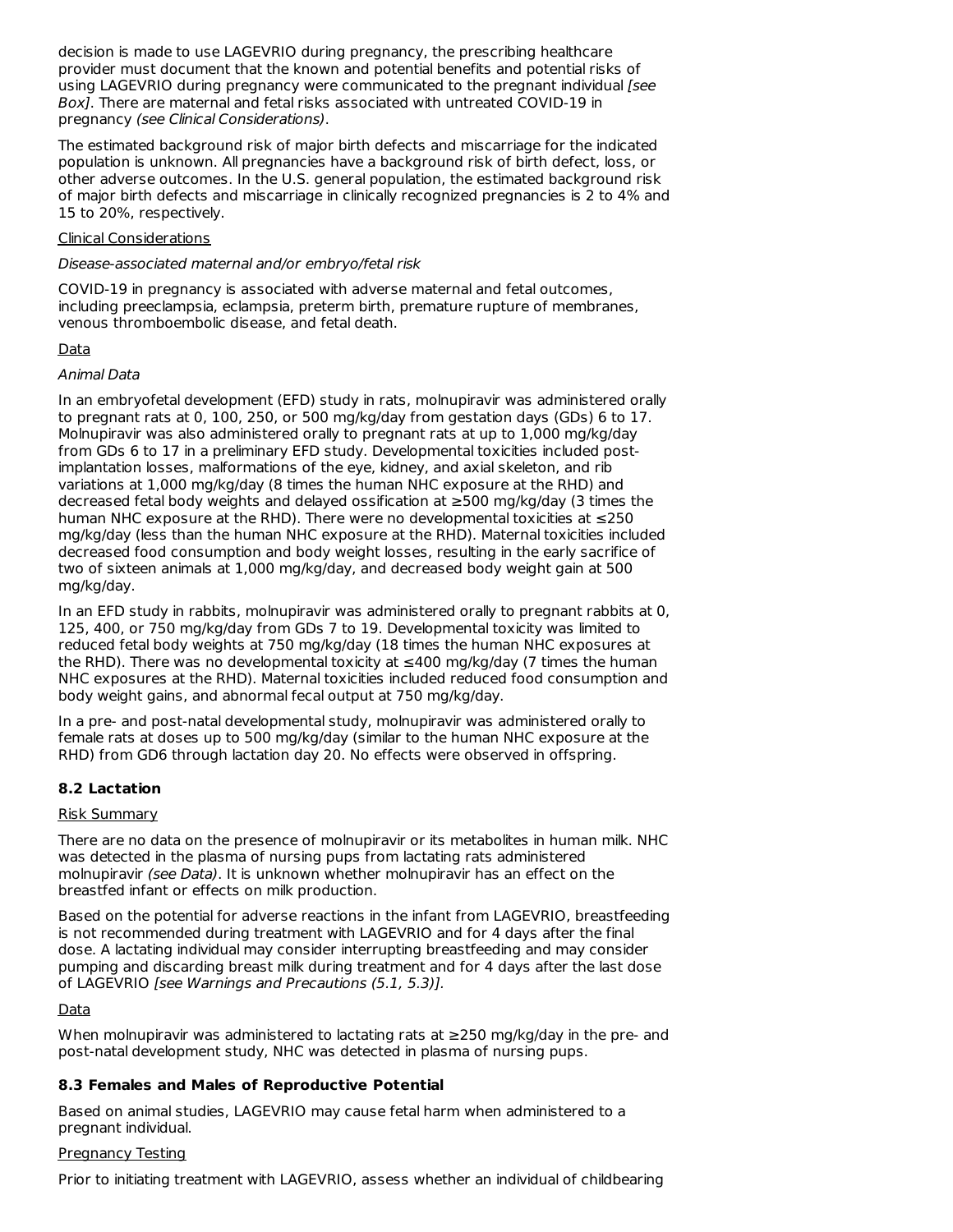potential is pregnant or not, if clinically indicated [see Warnings and Precautions (5.1)].

#### **Contraception**

Females

Advise individuals of childbearing potential to use a reliable method of contraception correctly and consistently, as applicable for the duration of treatment and for 4 days after the last dose of LAGEVRIO [see Warnings and Precautions (5.1)].

#### Males

While the risk is regarded as low, nonclinical studies to fully assess the potential for LAGEVRIO to affect offspring of treated males have not been completed. Advise sexually active individuals with partners of childbearing potential to use a reliable method of contraception correctly and consistently during treatment and for at least 3 months after the last dose of LAGEVRIO.

The risk beyond three months after the last dose of LAGEVRIO is unknown. Studies to understand the risk beyond three months are ongoing.

Molnupiravir was equivocal (neither clearly positive nor negative) in one in vivo mutagenicity assay of reticulocytes and RBCs which are used to reflect prior effects on hematopoietic stem cells in bone marrow. Molnupiravir was not mutagenic when assessed in a second in vivo assay of liver (somatic cells) and bone marrow (somatic cells and stem cells) from transgenic rats administered molnupiravir for 28 days. In contrast to somatic cells, germ cells (eggs and sperm) pass genetic information from generation to generation. A planned study of male testicular germ cells from transgenic rats will assess the potential for molnupiravir to affect offspring of treated males [see Nonclinical Toxicology (13.1)].

## **8.4 Pediatric Use**

LAGEVRIO is not authorized for use in patients less than 18 years of age. Bone and cartilage toxicity were observed in a 3-month, repeat-dose toxicology study in rats. The safety and efficacy of LAGEVRIO have not been established in pediatric patients [see Warnings and Precautions (5.3) and Nonclinical Toxicology (13.2)].

#### **8.5 Geriatric Use**

In MOVe-OUT, there was no difference in safety and tolerability between patients ≥65 years of age and younger patients who were treated with LAGEVRIO. No dosage adjustment is recommended based on age. The PK of NHC was similar in geriatric patients compared to younger patients [see Clinical Pharmacology (12.3)].

## **8.6 Renal Impairment**

No dosage adjustment in patients with any degree of renal impairment is recommended. Renal clearance is not a meaningful route of elimination for NHC. Mild or moderate renal impairment did not have a meaningful impact on the PK of NHC. While the PK of NHC has not been evaluated in patients with eGFR less than 30 mL/min/1.73m<sup>2</sup> or on dialysis, severe renal impairment, and end-stage renal disease (ESRD) are not expected to have a significant effect on NHC exposure [see Clinical Pharmacology (12.3)].

## **8.7 Hepatic Impairment**

No dosage adjustment in patients with hepatic impairment is recommended. Preclinical data indicate that hepatic elimination is not expected to be a major route of NHC elimination therefore, hepatic impairment is unlikely to affect NHC exposure [see Clinical Pharmacology (12.3)].

## **10 OVERDOSAGE**

There is no human experience of overdosage with LAGEVRIO. Treatment of overdose with LAGEVRIO should consist of general supportive measures including the monitoring of the clinical status of the patient. Hemodialysis is not expected to result in effective elimination of NHC.

## **11 DESCRIPTION**

LAGEVRIO capsules contain molnupiravir, a nucleoside analogue that inhibits SARS-CoV-2 replication by viral mutagenesis and is the 5´-isobutyrate ester of the ribonucleoside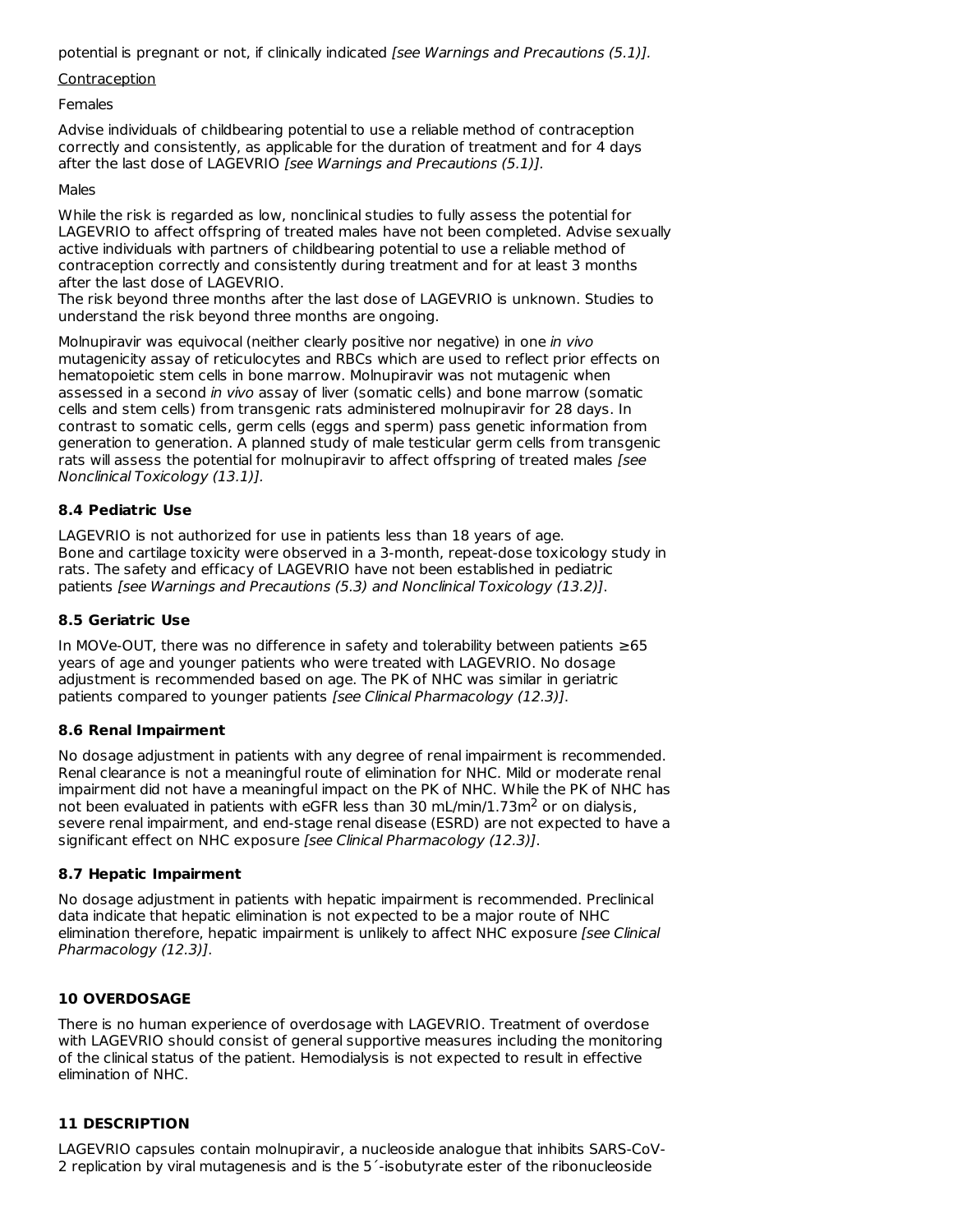analog N4-hydroxycytidine (NHC).

The chemical name for molnupiravir is {(2R,3S,4R,5R)-3,4-Dihydroxy-5-[(4Z)-4- (hydroxyimino)-2-oxo-3,4-dihydropyrimidin-1(2H)-yl]oxolan-2-yl}methyl 2 methylpropanoate. It has an empirical formula of  $\mathsf{C}_{13}\mathsf{H}_{19}\mathsf{N}_3\mathsf{O}_7$  and its molecular weight is 329.31 g/mol. Its structural formula is:



Molnupiravir is a white to off-white powder that is soluble in water.

Each LAGEVRIO capsule, for oral use, contains 200 mg of molnupiravir and the following inactive ingredients: croscarmellose sodium, hydroxypropyl cellulose, magnesium stearate and microcrystalline cellulose and purified water. The capsule shell is made of hypromellose, red iron oxide and titanium dioxide. The capsule is printed with white ink made of butyl alcohol, dehydrated alcohol, isopropyl alcohol, potassium hydroxide, propylene glycol, purified water, shellac, strong ammonia solution and titanium dioxide.

# **12 CLINICAL PHARMACOLOGY**

# **12.1 Mechanism of Action**

Molnupiravir is a prodrug with antiviral activity against SARS-CoV-2. It is metabolized to the cytidine nucleoside analogue, NHC which distributes into cells where NHC is phosphorylated to form the pharmacologically active ribonucleoside triphosphate (NHC-TP). NHC-TP incorporation (as NHC-monophosphate [NHC-MP]) into SARS-CoV-2 RNA by the viral RNA polymerase (nsp12) results in an accumulation of errors in the viral genome leading to inhibition of replication. The mechanism of action (known as viral error catastrophe or viral lethal mutagenesis) is supported by biochemical and cell culture data, studies of SARS-CoV-2 infection in animal models, and analyses of SARS-CoV-2 genome sequences in human subjects treated with LAGEVRIO.

## **12.2 Pharmacodynamics**

The relationship between NHC and intracellular NHC-TP with antiviral efficacy has not been evaluated clinically.

## **12.3 Pharmacokinetics**

Molnupiravir is a 5´-isobutyrate prodrug of NHC that is hydrolyzed during or after absorption. NHC, the primary circulating analyte, is taken up by cells and anabolized to NHC-TP. NHC is eliminated by metabolism to uridine and/or cytidine through the same pathways involved in endogenous pyrimidine metabolism. NHC pharmacokinetics are shown in Table 2.

#### **Table 2: Pharmacokinetics of NHC After Multiple Oral Administration of 800 mg LAGEVRIO Every 12 Hours**

|                                                       | <b>NHC Geometric</b><br>Mean (%CV) |
|-------------------------------------------------------|------------------------------------|
| <b>Pharmacokinetics in Patients</b>                   |                                    |
| AUC <sub>0-12hr</sub> (ng*hr/mL) <sup>*</sup>         | 8260 (41.0)                        |
| $C_{\text{max}}$ (ng/mL) <sup>*</sup>                 | 2330 (36.9)                        |
| $C_{12hr}$ (ng/mL) <sup>*</sup>                       | 31.1 (124)                         |
| <b>Pharmacokinetics in Healthy</b><br><b>Subjects</b> |                                    |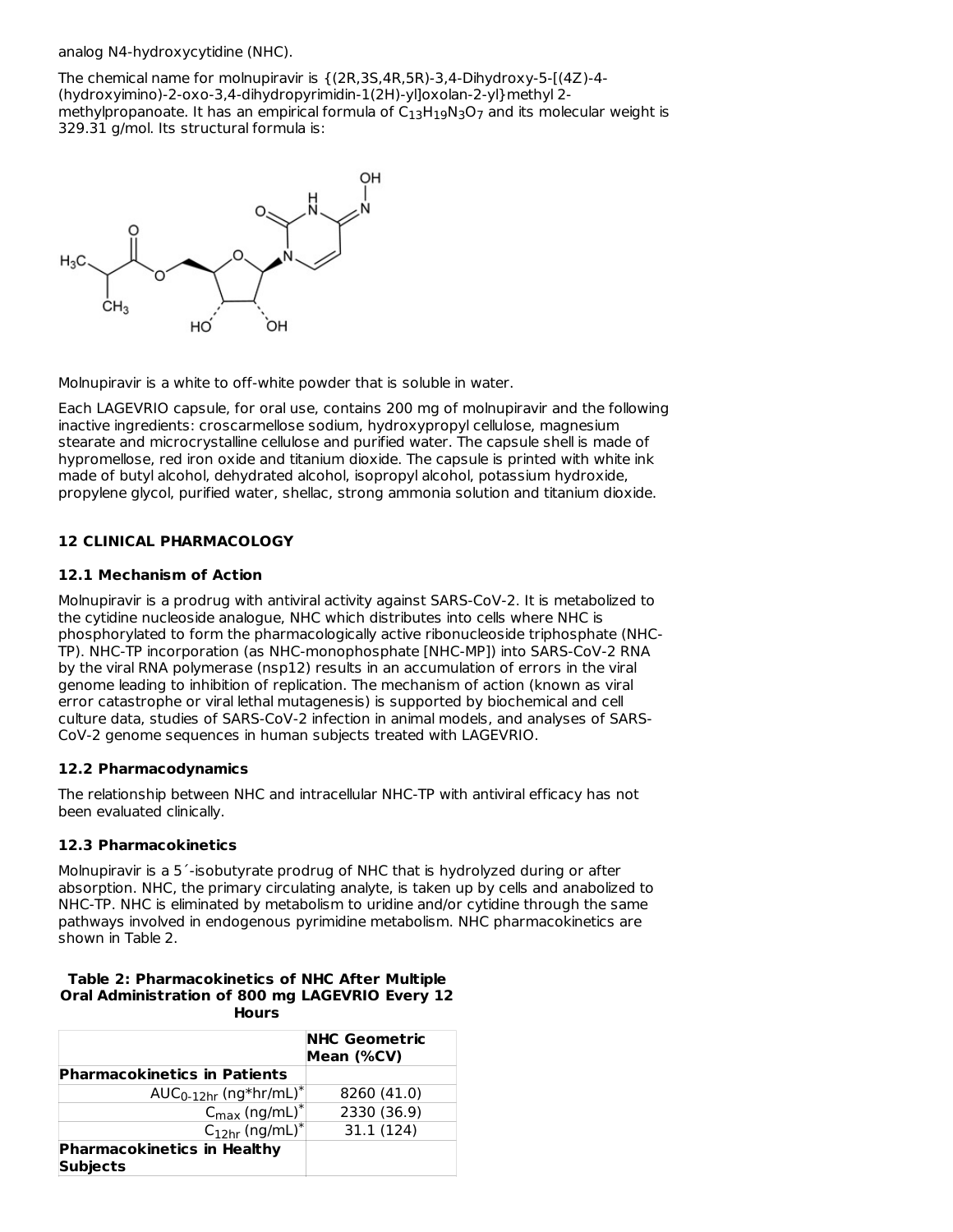| $AUC_{0-12hr}$ (ng*hr/mL)            | 8330 (17.9)                     |  |
|--------------------------------------|---------------------------------|--|
| $C_{\text{max}}$ (ng/mL)             | 2970 (16.8)                     |  |
| $C_{12hr}$ (ng/mL)                   | 16.7 (42.8)                     |  |
| <b>AUC Accumulation Ratio</b>        | 1.09(11.8)                      |  |
| <b>Absorption</b>                    |                                 |  |
| $T_{\text{max}}$ (hr) <sup>†</sup>   | $1.50$ [1.00 - 2.02]            |  |
|                                      | 35% reduction in                |  |
| Effect of Food                       | $C_{\text{max}}$ , no effect on |  |
|                                      | AUC                             |  |
| <b>Distribution</b>                  |                                 |  |
| Plasma Protein Binding (in vitro)    | 0%                              |  |
| Apparent Volume of Distribution      | 142                             |  |
| $(L)^*$                              |                                 |  |
| <b>Elimination</b>                   |                                 |  |
| Effective $t_{1/2}$ (hr)             | 3.3                             |  |
| Apparent Clearance (L/hr)*           | 76.9                            |  |
| Fraction of dose excreted in urine   | 3% (81.6%)                      |  |
| over the time interval of 0-12 hours |                                 |  |

Values were obtained from a Phase 1 study of healthy subjects, unless otherwise indicated.

\* Values were obtained from population PK analysis.

† Median [min - max]

#### Specific Populations

Population PK analysis results indicated that age, sex, race, ethnicity, or disease severity do not meaningfully influence the PK of NHC.

#### Pediatric Patients

LAGEVRIO has not been studied in pediatric patients.

#### Patients with Renal Impairment

Renal clearance is not a meaningful route of elimination for NHC. In a population PK analysis, mild or moderate renal impairment did not have a meaningful impact on the PK of NHC. The PK of molnupiravir and NHC has not been evaluated in patients with eGFR less than 30 mL/min/ $1.73$ m<sup>2</sup> or on dialysis.

#### Patients with Hepatic Impairment

The PK of molnupiravir and NHC has not been evaluated in patients with moderate and severe hepatic impairment. Preclinical data indicate that hepatic elimination is not expected to be a major route of NHC elimination; therefore, hepatic impairment is unlikely to affect NHC exposure.

#### Drug Interaction Studies

In vitro study results indicated that molnupiravir and NHC are not substrates of CYP enzymes or human P-gp and BCRP transporters. In vitro study results also indicated that molnupiravir and NHC are not inhibitors of CYP1A2, 2B6, 2C8, 2C9, 2C19, 2D6, and 3A4 or inhibitors of OATP1B1, OATP1B3, OCT1, OCT2, OAT1, OAT3, MATE1, MATE2K, MRP2, MDR1 and BCRP or inducers of CYP1A2, 2B6, and 3A4. The interaction between molnupiravir with concomitant medications, including other treatments for mild-to moderate COVID-19, has not been evaluated.

## **12.4 Microbiology**

#### Antiviral Activity

NHC, the nucleoside analogue metabolite of molnupiravir, was active in cell culture assays against SARS-CoV-2 with 50% effective concentrations (EC $_{50}$  values) ranging between 0.67 to 2.66 µM in A-549 cells and 0.32 to 2.03 µM in Vero E6 cells. NHC had similar activity against SARS-CoV-2 variants Alpha (B.1.1.7), Beta (B.1.351), Gamma (P.1), Delta (B.1.617.2), Lambda (C.37), Mu (B.1.621) and Omicron (B.1.1.529/BA.1 and BA.1.1), with EC $_{50}$  values of 0.95-2.6  $\mu$ M. NHC had non-antagonistic antiviral activity with remdesivir against SARS-CoV-2 in cell culture.

#### Resistance

No amino acid substitutions in SARS-CoV-2 associated with resistance to NHC have been identified in Phase 2 clinical trials evaluating LAGEVRIO for the treatment of COVID-19.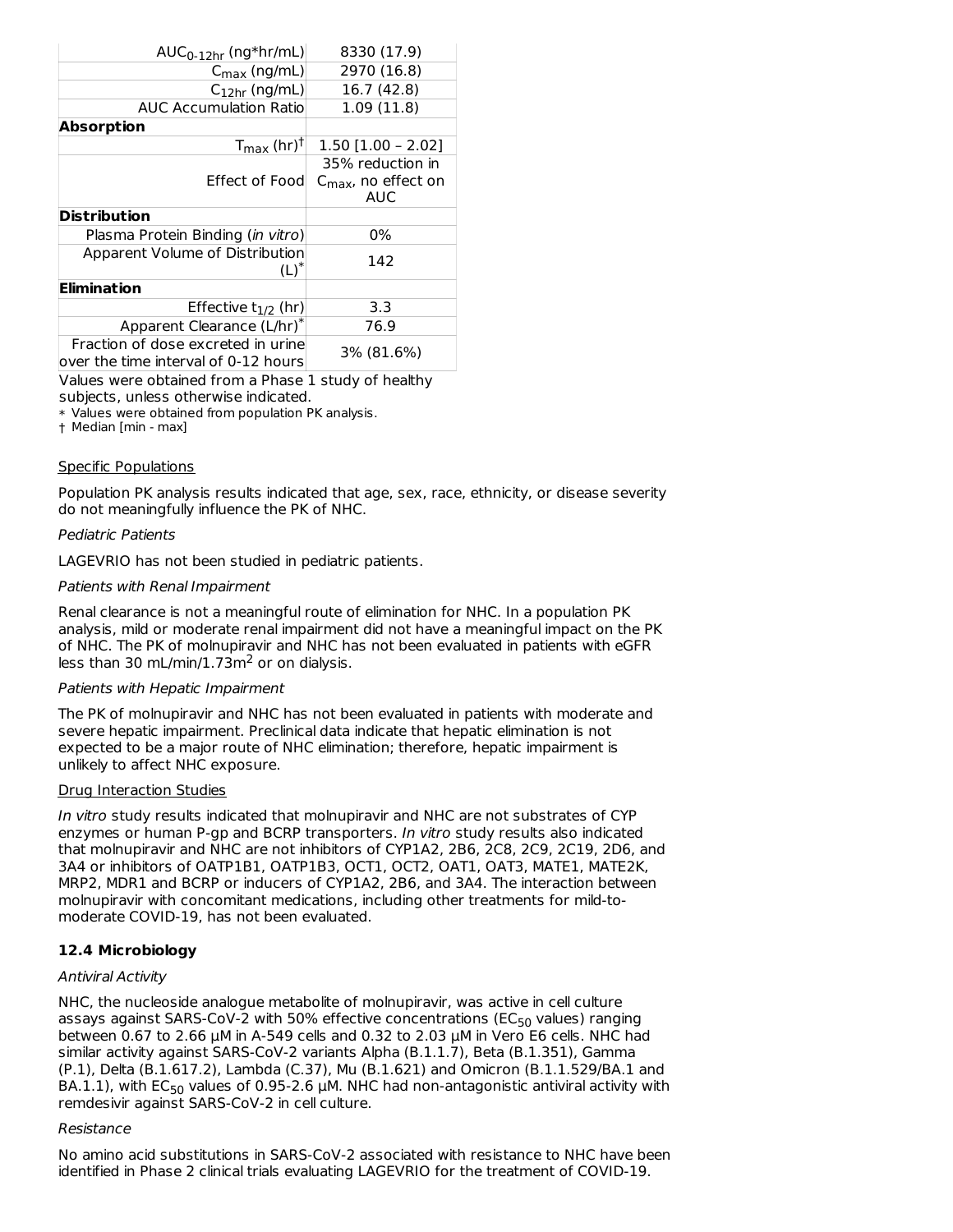Studies to evaluate selection of resistance to NHC with SARS-CoV-2 in cell culture have not been completed. Resistance selection studies have been conducted with other coronaviruses (MHV and MERS-CoV) and showed a low likelihood of resistance development to NHC. Following 30 passages in cell culture, only a 2-fold decrease in susceptibility was observed and no NHC resistance-associated amino acid substitutions were identified.

In clinical trials, encoded amino acid changes (substitutions, deletions or insertions) were more likely to be detected in viral sequences in subjects treated with LAGEVRIO compared to placebo. In a small number of subjects amino acid changes in the spike protein occurred at positions targeted by monoclonal antibodies and vaccines. The clinical and public health significance of these changes are unknown.

#### Cross-Resistance

NHC retained activity in cell culture against virus with polymerase (nsp 12) substitutions (e.g., F480L, V557L and E802D) associated with decreased remdesivir susceptibility, indicating a lack of cross-resistance.

#### Activity against SARS-CoV-2 in animal models

The antiviral activity of molnupiravir has been demonstrated in mouse, hamster, and ferret models of SARS-CoV-2 infection when dosing was administered prior to or within 1-2 days after viral challenge. In SARS-CoV-2 infected ferrets, molnupiravir significantly reduced SARS-CoV-2 viral titers in the upper respiratory tract and completely inhibited viral spread to untreated contact animals. In SARS-CoV-2 infected Syrian hamsters, molnupiravir reduced viral RNA and infectious virus titers in the lungs of animals. Histopathological analysis of lung tissue harvested after infection showed significantly reduced SARS-CoV-2 viral antigen levels and a lower abundance of pulmonary lesions in molnupiravir-treated animals compared with controls.

## In Vitro Cytotoxicity

NHC, the nucleoside analogue metabolite of molnupiravir, had variable cytotoxicity against different mammalian cell types with CC<sub>50</sub> values ranging from 7.5  $\mu$ M (human lymphoid CEM cell line) to >100 µM, in 3-day exposure assays. Molnupiravir inhibited the proliferation of human bone marrow progenitor cells with  $CC_{50}$  values of 24.9  $\mu$ M and 7.7 µM for erythroid and myeloid progenitor proliferation, respectively, in 14-day colony formation assays.

# **13 NONCLINICAL TOXICOLOGY**

## **13.1 Carcinogenesis, Mutagenesis, Impairment of Fertility**

# **Carcinogenesis**

A mouse carcinogenicity study with molnupiravir is ongoing.

## **Mutagenesis**

Molnupiravir and NHC were positive in the *in vitro* bacterial reverse mutation assay (Ames assay) with and without metabolic activation. Molnupiravir was studied in two in vivo rodent mutagenicity models. The in vivo Pig-a mutagenicity assay gave equivocal results. Molnupiravir was negative in the in vivo Big Blue® (cII Locus) transgenic rodent mutagenicity assay. Molnupiravir was negative for induction of chromosomal damage in in vitro micronucleus (with and without metabolic activation) and in vivo rat micronucleus assays. To assess effects on germ cells, a transgenic rodent male germ cell mutagenicity assay is planned.

Based on the totality of the available genotoxicity data and the duration of treatment (5 days), molnupiravir is low risk for genotoxicity.

## Impairment of Fertility

There were no effects on fertility, mating performance or early embryonic development when molnupiravir was administered to female or male rats at NHC exposures approximately 2 and 6 times, respectively, the human NHC exposure at the RHD.

## **13.2 Animal Toxicology and/or Pharmacology**

Bone and cartilage toxicity changes resulting in impaired transformation of growth cartilage into new bone were observed in the femur and tibia of rats in a 3-month toxicity study at  $\geq$  500 mg/kg/day (5 times the human NHC exposure at the RHD). There was no bone or cartilage toxicity in a 1-month toxicity study in rats up to 500 mg/kg/day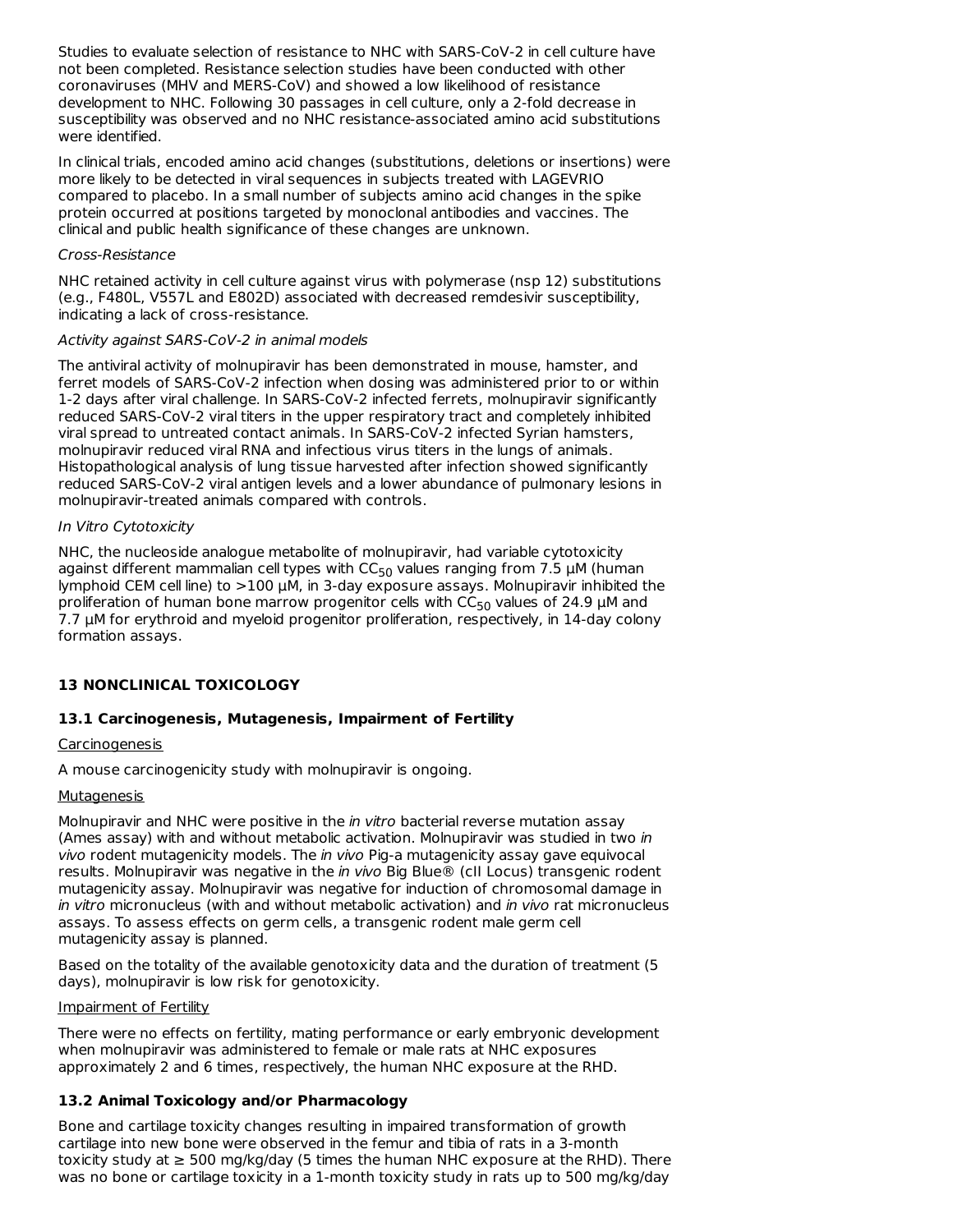(4 and 8 times the human NHC exposure at the RHD in females and males, respectively), in dogs dosed for 14 days up to 50 mg/kg/day (similar to the human NHC exposure at the RHD), or in a 1-month toxicity study in mice up to 2,000 mg/kg/day (19 times the human NHC exposure at the RHD).

Growth cartilage is not present in mature skeletons, therefore the bone and cartilage findings are not relevant for adult humans but may be relevant for pediatric patients [see Warnings and Precautions (5.3) and Use in Specific Populations (8.4)].

Reversible, dose-related bone marrow toxicity affecting all hematopoietic cell lines was observed in dogs at  $\geq$ 17 mg/kg/day (less than the human NHC exposure at the RHD). Mild decreases in peripheral blood cell and platelet counts were seen after 7 days of molnupiravir treatment progressing to more severe hematological changes after 14 days of treatment. Neither bone marrow nor hematological toxicity was observed in a 1 month toxicity study in mice up to 2,000 mg/kg/day (19 times the human NHC exposure at the RHD) and a 3-month toxicity study in rats up to 1,000 mg/kg/day (9 and 15 times the human NHC exposure at the RHD in females and males, respectively).

# **14 CLINICAL STUDIES**

Clinical data supporting this EUA are based on data from 1,433 randomized subjects in the Phase 3 MOVe-OUT trial (NCT04575597). MOVe-OUT is a randomized, placebocontrolled, double-blind clinical trial studying LAGEVRIO for the treatment of nonhospitalized patients with mild-to-moderate COVID-19 who are at risk for progressing to severe COVID-19 and/or hospitalization. Eligible subjects were 18 years of age and older and had one or more pre-defined risk factors for disease progression: over 60 years of age, diabetes, obesity (BMI ≥30), chronic kidney disease, serious heart conditions, chronic obstructive pulmonary disease, or active cancer. The study included symptomatic subjects not vaccinated against SARS-CoV-2 and who had laboratory confirmed SARS-CoV-2 infection and symptom onset within 5 days of randomization. Subjects were randomized 1:1 to receive 800 mg of LAGEVRIO or placebo orally twice daily for 5 days.

At baseline, in all randomized subjects, the median age was 43 years (range:18 to 90); 17% of subjects were over 60 years of age and 3% were 75 years of age or older; 49% of subjects were male; 57% were White, 5% Black or African American, 3% Asian, 50% Hispanic or Latino. The majority of subjects were enrolled from sites in Latin America (46%) and Europe (33%); 12% were enrolled in Africa, 6% were enrolled in North America and 3% were enrolled in Asia. Forty-eight percent of subjects received LAGEVRIO or placebo within 3 days of COVID-19 symptom onset. The most common risk factors were obesity (74%), over 60 years of age (17%), and diabetes (16%). Among 792 subjects (55% of total randomized population) with available baseline SARS-CoV-2 variant/clade identification results, 58% were infected with Delta (B.1.617.2 and AY lineages), 20% were infected with Mu (B.1.621), 11% were infected with Gamma (P.1), and the remainder were infected with other variants/clades. Overall, baseline demographic and disease characteristics were well balanced between the treatment arms.

Table 3 provides the results of the primary endpoint (the percentage of subjects who were hospitalized or died through Day 29 due to any cause). The efficacy results are based on unvaccinated adults who were 18 years of age and older and had one or more pre-defined risk factors for disease progression: over 60 years of age, diabetes, obesity (BMI ≥30), chronic kidney disease, serious heart conditions, chronic obstructive pulmonary disease, or active cancer. Please refer to Figure 1 for results by certain subgroups. These subgroup analyses are considered exploratory. Data are not available in certain subgroups of subjects who are at high risk for progression to severe COVID-19 as defined by CDC.

#### **Table 3. Efficacy Results in Non-Hospitalized Adults with COVID-19 \***

| <b>LAGEVRIO</b><br>$(N=709)$                                                        | <b>Placebo</b><br>$(N=699)$ | <b>Adjusted Risk</b><br><b>Difference</b><br>% (95% CI) |  |  |  |
|-------------------------------------------------------------------------------------|-----------------------------|---------------------------------------------------------|--|--|--|
| n(%)                                                                                | n(%)                        |                                                         |  |  |  |
| All-cause hospitalization $\geq$ 24 hours for acute care<br>or death through Day 29 |                             |                                                         |  |  |  |
| 48 (6.8%)                                                                           | 68 (9.7%)                   | $-3.0\%$ ( $-5.9\%$ .<br>$0.1\%$                        |  |  |  |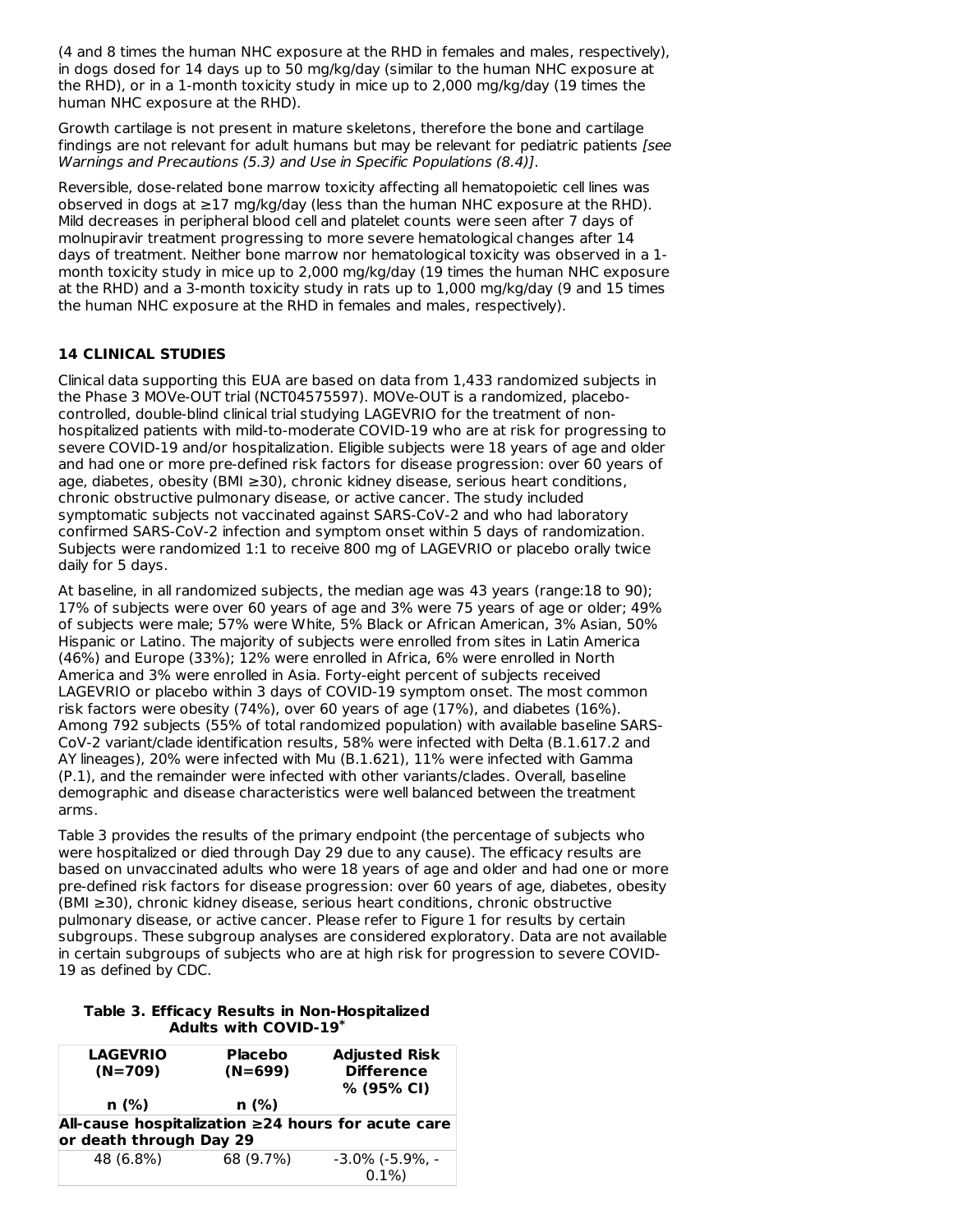# **All-cause mortality through Day 29**

1 (0.1%) 9 (1.3%)

Adjusted relative risk reduction of LAGEVRIO compared to placebo for all randomized subjects was 30% (95% CI: 1%, 51%).

Analyses are adjusted by the stratification factor of time of COVID-19 symptom onset ( $\leq$ 3 days vs. >3 [4-5] days).

 $\ast$  The determination of primary efficacy was based on a planned interim analysis of 762 subjects. At the interim analysis, 7.3% of patients who received LAGEVRIO were either hospitalized or died through Day 29 (28/385), compared with 14.1% of placebo-treated patients (53/377). The adjusted risk difference was -6.8% with a 95% CI of (-11.3%, -2.4%) and 2 sided p-value  $= 0.0024$ .

#### **Figure 1. Subgroup Efficacy Results in Non-Hospitalized Adults with COVID-19 - All-Randomized Subjects**

|                                    | Difference (%)                                  | # Events/Subjects<br><b>LAGEVRIO</b> | Placebo | <b>Risk Difference</b><br>% (95% CI) |
|------------------------------------|-------------------------------------------------|--------------------------------------|---------|--------------------------------------|
| Time from Symptom Onset to         |                                                 |                                      |         |                                      |
| Randomization                      |                                                 | 25/339                               | 28/335  |                                      |
| $\leq$ 3 days<br>$>$ 3 days        |                                                 | 23/370                               | 40/364  | $-1.0$ $(-5.2, 3.2)$                 |
|                                    |                                                 |                                      |         | $-4.8$ ( $-9.0, -0.7$ )              |
| Age<br>$\leq 60$ years             |                                                 | 36/591                               | 52/572  | $-3.0$ $(-6.1, 0.0)$                 |
| $>60$ years                        |                                                 | 12/118                               | 16/127  |                                      |
| <b>Sex</b>                         |                                                 |                                      |         | $-2.4$ ( $-10.6, 5.8$ )              |
| Male                               |                                                 |                                      |         |                                      |
| Female                             |                                                 | 32/330                               | 41/355  | $-1.9$ ( $-6.5, 2.8$ )               |
|                                    |                                                 | 16/379                               | 27/344  | $-3.6(-7.4, -0.2)$                   |
| Obesity (BMI $\geq$ 30)            |                                                 |                                      |         |                                      |
| Yes                                |                                                 | 29/535                               | 46/507  | $-3.7(-6.9,-0.5)$                    |
| No                                 |                                                 | 19/174                               | 22/192  | $-0.5$ $(-7.1, 6.2)$                 |
| <b>Diabetes Mellitus</b>           |                                                 |                                      |         |                                      |
| Yes                                |                                                 | 17/107                               | 17/117  | $1.4(-8.2, 11.1)$                    |
| No                                 |                                                 | 31/602                               | 51/582  | $-3.6(-6.6, -0.7)$                   |
| <b>Baseline COVID Severity</b>     |                                                 |                                      |         |                                      |
| Mild                               |                                                 | 19/395                               | 27/376  | $-2.4(-5.9, 1.0)$                    |
| Moderate                           | ◆H                                              | 29/311                               | 40/321  | $-3.1$ $(-8.1, 1.8)$                 |
| <b>Most Common Baseline Clades</b> |                                                 |                                      |         |                                      |
| 20J (Gamma)                        |                                                 | 0/37                                 | 9/47    | $-19.1$ ( $-32.6, -8.9$ )            |
| 21A, 21I, 21J (Delta)              |                                                 | 18/237                               | 22/221  | $-2.4$ $(-7.8, 2.9)$                 |
| $21H$ (Mu)                         |                                                 | 6/75                                 | 13/82   | $-7.9$ ( $-18.5$ , 2.6)              |
| Other                              |                                                 | 5/47                                 | 7/38    | $-7.8$ $(-24.4, 7.4)$                |
| <b>Baseline Antibody Status</b>    |                                                 |                                      |         |                                      |
| Positive                           |                                                 | 5/136                                | 2/146   | $2.3(-1.7, 7.1)$                     |
| Negative                           |                                                 | 39/541                               | 64/520  | $-5.1$ $(-8.8, -1.6)$                |
|                                    | Τ<br>$-30 - 20 - 10$<br>$\mathbf{0}$<br>10      |                                      |         |                                      |
|                                    | $LAGEVRIO \leftarrow Favor \rightarrow Placebo$ |                                      |         |                                      |

The corresponding confidence interval is based on Miettinen & Nurminen method.

The modified intent-to-treat population is the efficacy analysis population.

Baseline serum samples were evaluated with the Roche Elecsys anti-N assay to test for the presence of antibodies (IgM, IgG and IgA) against the SARS-CoV-2 nucleocapsid protein.

The findings of these subgroup analyses are considered exploratory.

## **16 HOW SUPPLIED/STORAGE AND HANDLING**

## **How Supplied**

LAGEVRIO capsules are supplied as follows:

| <b>Contents</b> | <b>Description</b> | <b>How Supplied NDC</b> |  |
|-----------------|--------------------|-------------------------|--|
|                 | Swedish Orange     |                         |  |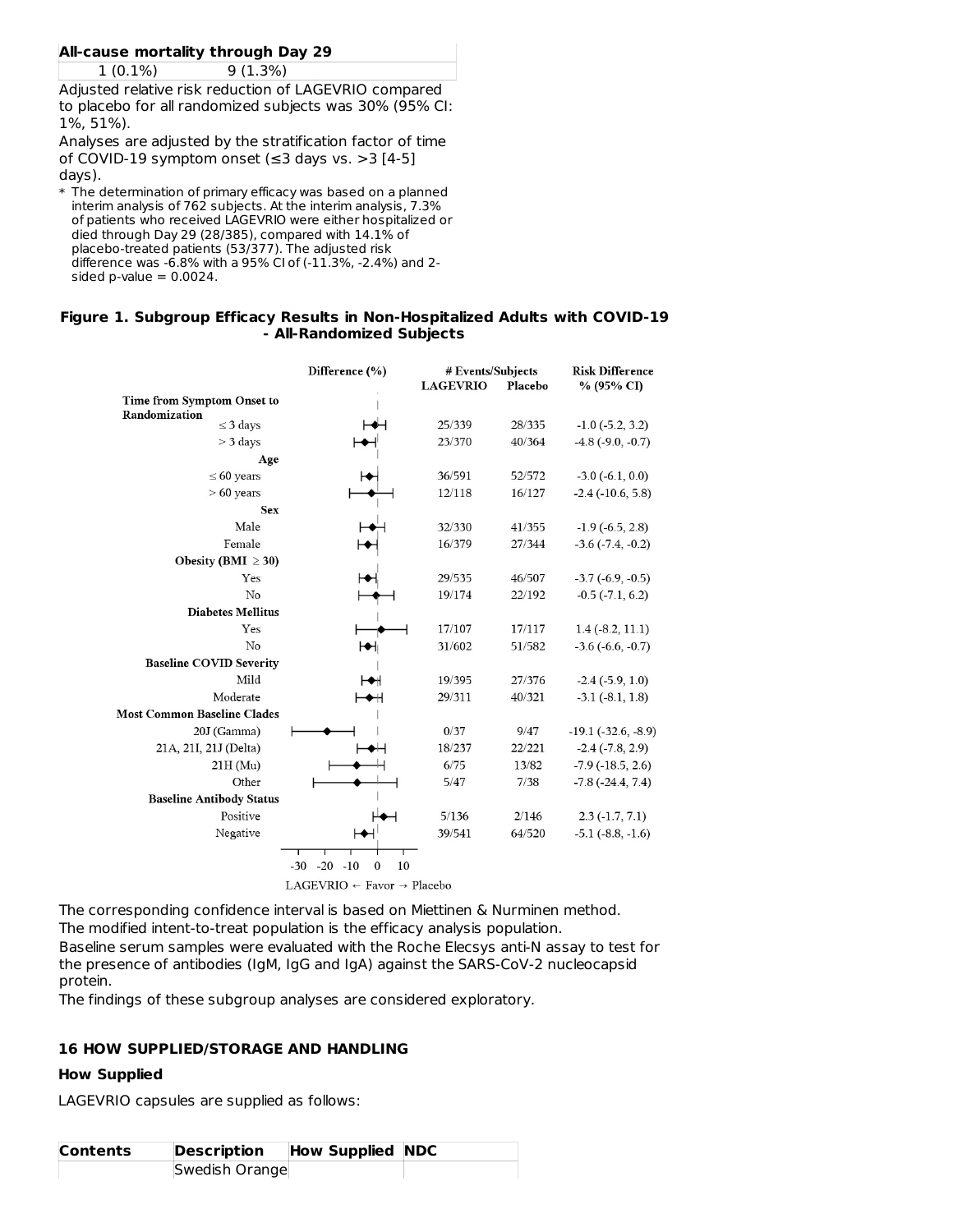| 200 mg<br>molnupiravir | lopague<br>capsules with<br>corporate logo<br>and "82"<br>printed in white<br>ink | 40 count<br>bottles | <b>INDC-0006-</b><br>5055-06<br>NDC-0006-<br>5055-07 |
|------------------------|-----------------------------------------------------------------------------------|---------------------|------------------------------------------------------|
|------------------------|-----------------------------------------------------------------------------------|---------------------|------------------------------------------------------|

# **Storage and Handling**

Store LAGEVRIO capsules at 20° to 25°C (68° to 77°F); excursions permitted between 15° to 30°C (59° to 86°F) [see USP Controlled Room Temperature].

# **17 PATIENT COUNSELING INFORMATION**

As a prescribing healthcare practitioner, you must communicate to the patient and/or caregiver information consistent with the "FACT SHEET FOR PATIENTS AND CAREGIVERS" and document that information was provided. A copy of this Fact Sheet should be provided to the patient and/or caregiver prior to receiving LAGEVRIO [see Box].

## Hypersensitivity Reactions

Inform patients that hypersensitivity reactions have been reported, even following a single dose of LAGEVRIO, and to discontinue the drug and to inform their healthcare provider at the first sign of a skin rash, hives or other skin reactions, a rapid heartbeat, difficulty in swallowing or breathing, any swelling suggesting angioedema (for example, swelling of the lips, tongue, face, tightness of the throat, hoarseness), or other symptoms of an allergic reaction [see Warnings and Precautions (5.2)].

#### Risk of Fetal Toxicity

Advise patients that LAGEVRIO is not recommended for use in pregnancy because it may cause fetal harm. Advise individuals of childbearing potential to inform their healthcare provider of a known or suspected pregnancy [see Box, Warnings and Precautions (5.1) and Use in Specific Populations (8.1)].

Advise individuals of childbearing potential to use effective contraception correctly and consistently while taking LAGEVRIO and for 4 days after the last dose.

While the risk is regarded as low, nonclinical studies to fully assess the potential for LAGEVRIO to affect offspring of treated males have not been completed. Advise sexually active individuals with partners of childbearing potential to use a reliable method of contraception consistently and correctly while taking LAGEVRIO and for at least 3 months after the last dose of LAGEVRIO. The risk beyond 3 months after the last dose of LAGEVRIO is unknown. Studies to understand the risk beyond three months are ongoing [see Use in Specific Populations (8.3)].

## Risk of Bone and Cartilage Toxicity

LAGEVRIO is not authorized for use in patients less than 18 year of age as it may affect bone growth and cartilage formation [see Warnings and Precautions (5.3) and Use in Specific Populations (8.4)].

## Pregnancy Surveillance Program

There is a pregnancy surveillance program that monitors pregnancy outcomes in individuals exposed to LAGEVRIO during pregnancy. Encourage participation and advise patients about how they may enroll in the pregnancy surveillance program. Advise patients who have taken LAGEVRIO during pregnancy to report their pregnancy to Merck Sharp & Dohme Corp., a subsidiary of Merck & Co., Inc., Kenilworth, NJ USA at 1-877-888-4231 or pregnancyreporting.msd.com [see Use in Specific Populations (8.1)].

## **Lactation**

Breastfeeding is not recommended while taking LAGEVRIO and for 4 days after the last dose of LAGEVRIO. Advise lactating individuals to consider interrupting breastfeeding and to consider pumping and discarding breast milk during treatment and for 4 days after the last dose of LAGEVRIO [see Use in Specific Populations (8.2)].

## Administration Instructions

Inform patients to take LAGEVRIO with or without food. Advise patients to swallow LAGEVRIO capsules whole, and to not open, break, or crush the capsules. Instruct patients that if they miss a dose of LAGEVRIO and it is within 10 hours of the time it is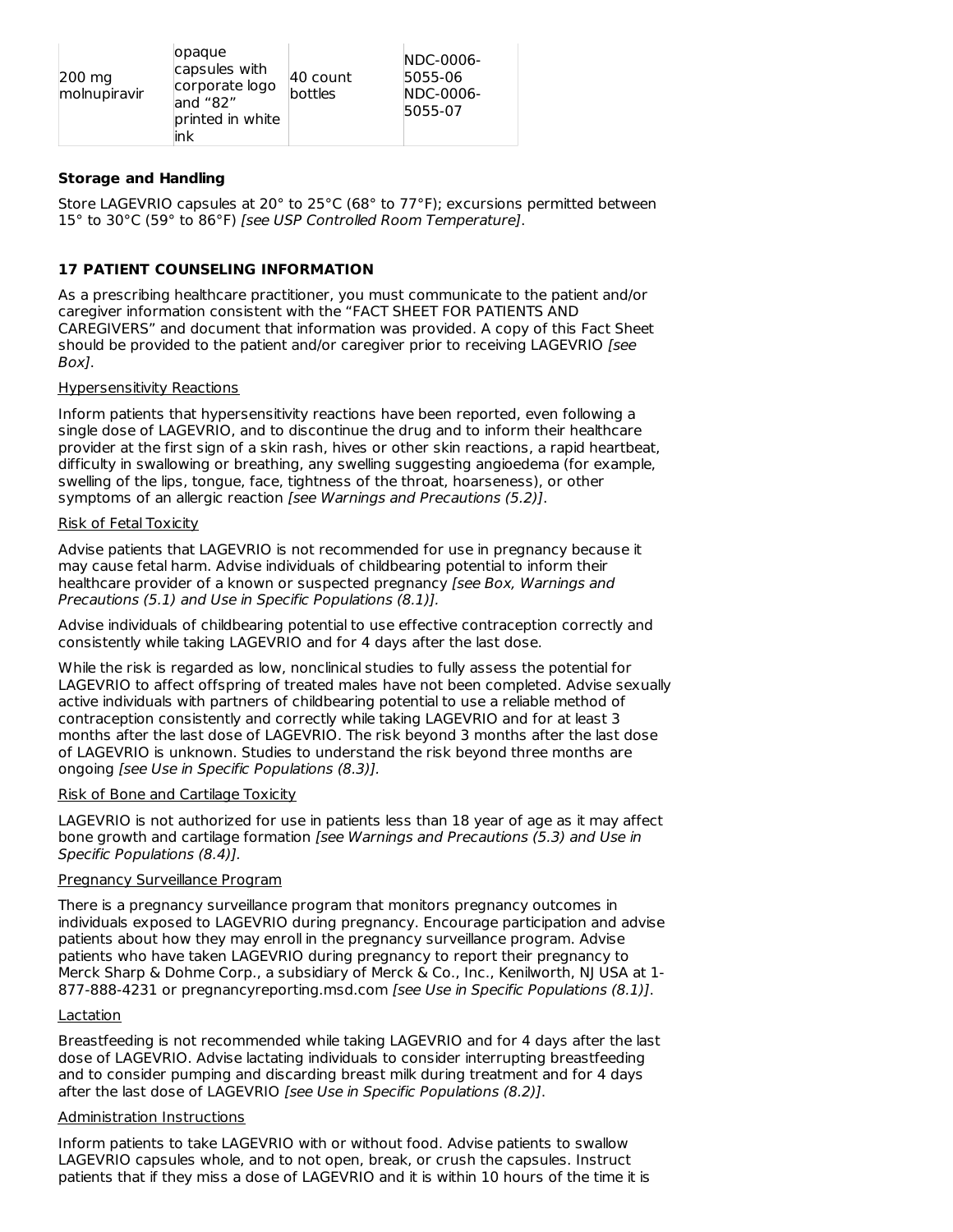usually taken, the patient should take it as soon as possible and resume the normal dosing schedule. If the patient misses a dose by more than 10 hours, the patient should not take the missed dose and instead take the next dose at the regularly scheduled time. Advise the patient to not double the dose to make up for a missed dose [see Dosage and Administration (2.2)].

Alert the patient of the importance of completing the full 5-day treatment course and to continuing isolation in accordance with public health recommendations to maximize viral clearance and minimize transmission of SARS-CoV-2 [see Dosage and Administration  $(2.2)$ ].

## **18 MANUFACTURER INFORMATION**

For additional information visit: www.molnupiravir.com

If you have questions, please contact 1-800-672-6372

Manuf. for: Merck Sharp & Dohme Corp., a subsidiary of **MERCK & CO., INC.,** Whitehouse Station, NJ 08889, USA

For patent information: www.msd.com/research/patent Copyright © 2021-2022 **Merck & Co., Inc.**, Kenilworth, NJ USA and its affiliates. All rights reserved. usfshcp-mk4482-c-2203r002

#### **Fact Sheet for Patients And Caregivers Emergency Use Authorization (EUA) Of LAGEVRIO™ (molnupiravir) capsules For Coronavirus Disease 2019 (COVID-19)**

#### **What is the most important information I should know about LAGEVRIO?**

#### **LAGEVRIO may cause serious side effects, including:**

- **LAGEVRIO may cause harm to your unborn baby. It is not known if LAGEVRIO will harm your baby if you take LAGEVRIO during pregnancy.**
	- LAGEVRIO is not recommended for use in pregnancy.
	- LAGEVRIO has not been studied in pregnancy. LAGEVRIO was studied in pregnant animals only. When LAGEVRIO was given to pregnant animals, LAGEVRIO caused harm to their unborn babies.
	- You and your healthcare provider may decide that you should take LAGEVRIO during pregnancy if there are no other COVID-19 treatment options approved or authorized by the FDA that are accessible or clinically appropriate for you.
	- If you and your healthcare provider decide that you should take LAGEVRIO during pregnancy, you and your healthcare provider should discuss the known and potential benefits and the potential risks of taking LAGEVRIO during pregnancy.

#### **For individuals who are able to become pregnant:**

- You should use a reliable method of birth control (contraception) consistently and correctly during treatment with LAGEVRIO and for 4 days after the last dose of LAGEVRIO. Talk to your healthcare provider about reliable birth control methods.
- Before starting treatment with LAGEVRIO your healthcare provider may do a pregnancy test to see if you are pregnant before starting treatment with LAGEVRIO.
- Tell your healthcare provider right away if you become pregnant or think you may be pregnant during treatment with LAGEVRIO.

#### **Pregnancy Surveillance Program:**

- There is a pregnancy surveillance program for individuals who take LAGEVRIO during pregnancy. The purpose of this program is to collect information about the health of you and your baby. Talk to your healthcare provider about how to take part in this program.
- If you take LAGEVRIO during pregnancy and you agree to participate in the pregnancy surveillance program and allow your healthcare provider to share your information with Merck Sharp & Dohme, then your healthcare provider will report your use of LAGEVRIO during pregnancy to Merck Sharp & Dohme Corp. by calling 1- 877-888-4231 or pregnancyreporting.msd.com.

#### **For individuals who are sexually active with partners who are able to become**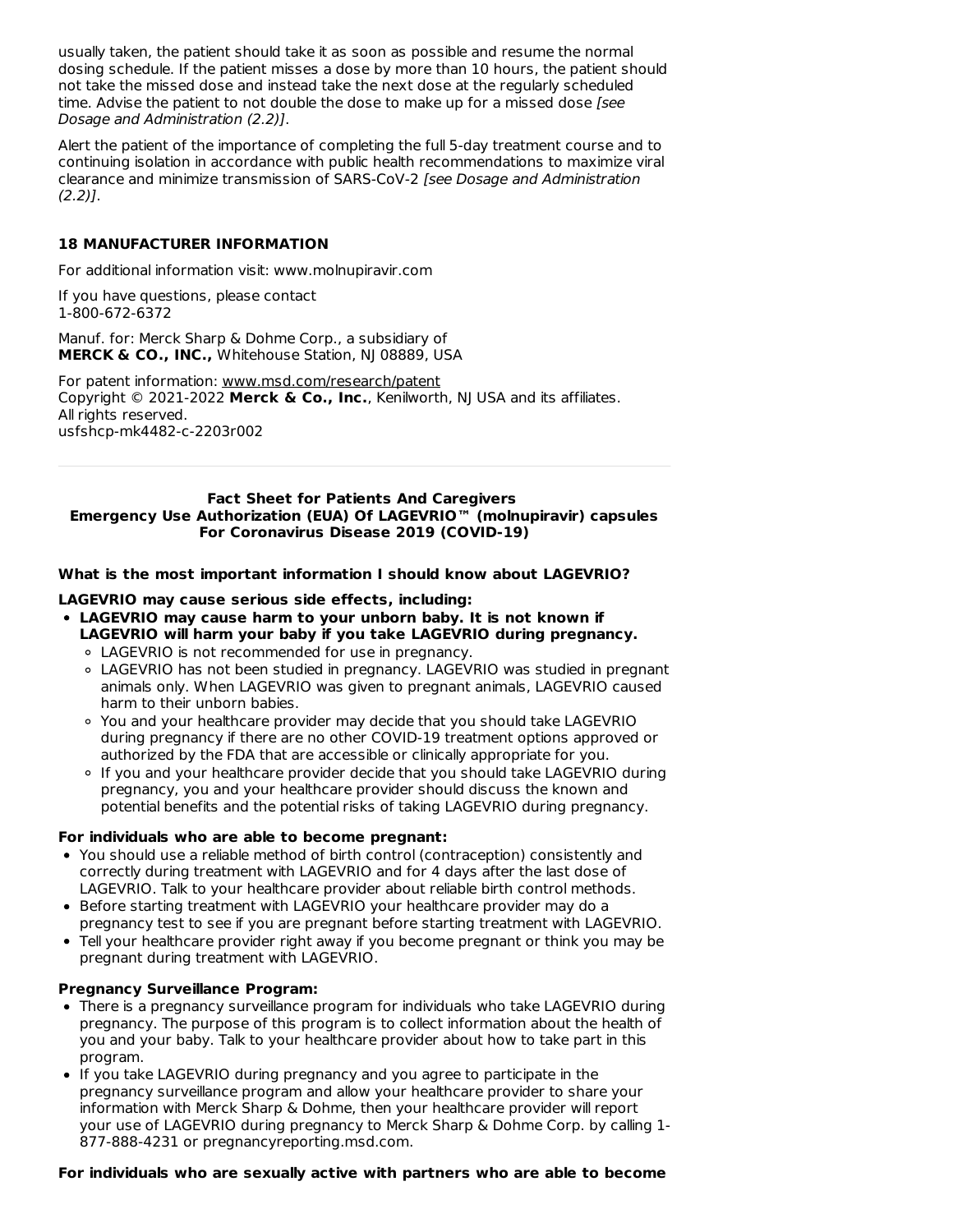# **pregnant:**

• It is not known if LAGEVRIO can affect sperm. While the risk is regarded as low, animal studies to fully assess the potential for LAGEVRIO to affect the babies of males treated with LAGEVRIO have not been completed. A reliable method of birth control (contraception) should be used consistently and correctly during treatment with LAGEVRIO and for at least 3 months after the last dose. The risk to sperm beyond 3 months is not known. Studies to understand the risk to sperm beyond 3 months are ongoing. Talk to your healthcare provider about reliable birth control methods. Talk to your healthcare provider if you have questions or concerns about how LAGEVRIO may affect sperm.

You are being given this fact sheet because your healthcare provider believes it is necessary to provide you with LAGEVRIO for the treatment of adults with mild-to moderate coronavirus disease 2019 (COVID-19) with positive results of direct SARS-CoV-2 viral testing, and who are at high risk for progression to severe COVID-19 including hospitalization or death, and for whom other COVID-19 treatment options approved or authorized by the FDA are not accessible or clinically appropriate.

The U.S. Food and Drug Administration (FDA) has issued an Emergency Use Authorization (EUA) to make LAGEVRIO available during the COVID-19 pandemic (for more details about an EUA please see **"What is an Emergency Use Authorization?"** at the end of this document). LAGEVRIO is not an FDA-approved medicine in the United States. Read this Fact Sheet for information about LAGEVRIO. Talk to your healthcare provider about your options if you have any questions. It is your choice to take LAGEVRIO.

# **What is COVID-19?**

COVID-19 is caused by a virus called a coronavirus. You can get COVID-19 through close contact with another person who has the virus.

COVID-19 illnesses have ranged from very mild-to-severe, including illness resulting in death. While information so far suggests that most COVID-19 illness is mild, serious illness can happen and may cause some of your other medical conditions to become worse. Older people and people of all ages with severe, long lasting (chronic) medical conditions like heart disease, lung disease and diabetes, for example seem to be at higher risk of being hospitalized for COVID-19.

# **What is LAGEVRIO?**

LAGEVRIO is an investigational medicine used to treat mild-to-moderate COVID-19 in adults:

- with positive results of direct SARS-CoV-2 viral testing, and
- who are at high risk for progression to severe COVID-19 including hospitalization or death, and for whom other COVID-19 treatment options approved or authorized by the FDA are not accessible or clinically appropriate.

The FDA has authorized the emergency use of LAGEVRIO for the treatment of mild-to moderate COVID-19 in adults under an EUA. For more information on EUA, see the **"What is an Emergency Use Authorization (EUA)?"** section at the end of this Fact Sheet.

LAGEVRIO is not authorized:

- for use in people less than 18 years of age.
- for prevention of COVID-19.
- for people needing hospitalization for COVID-19.
- for use for longer than 5 consecutive days.

## **What should I tell my healthcare provider before I take LAGEVRIO?**

## **Tell your healthcare provider if you:**

- Have any allergies
- Are breastfeeding or plan to breastfeed
- Have any serious illnesses
- Are taking any medicines (prescription, over-the-counter, vitamins, or herbal products).

#### **How do I take LAGEVRIO?**

Take LAGEVRIO exactly as your healthcare provider tells you to take it.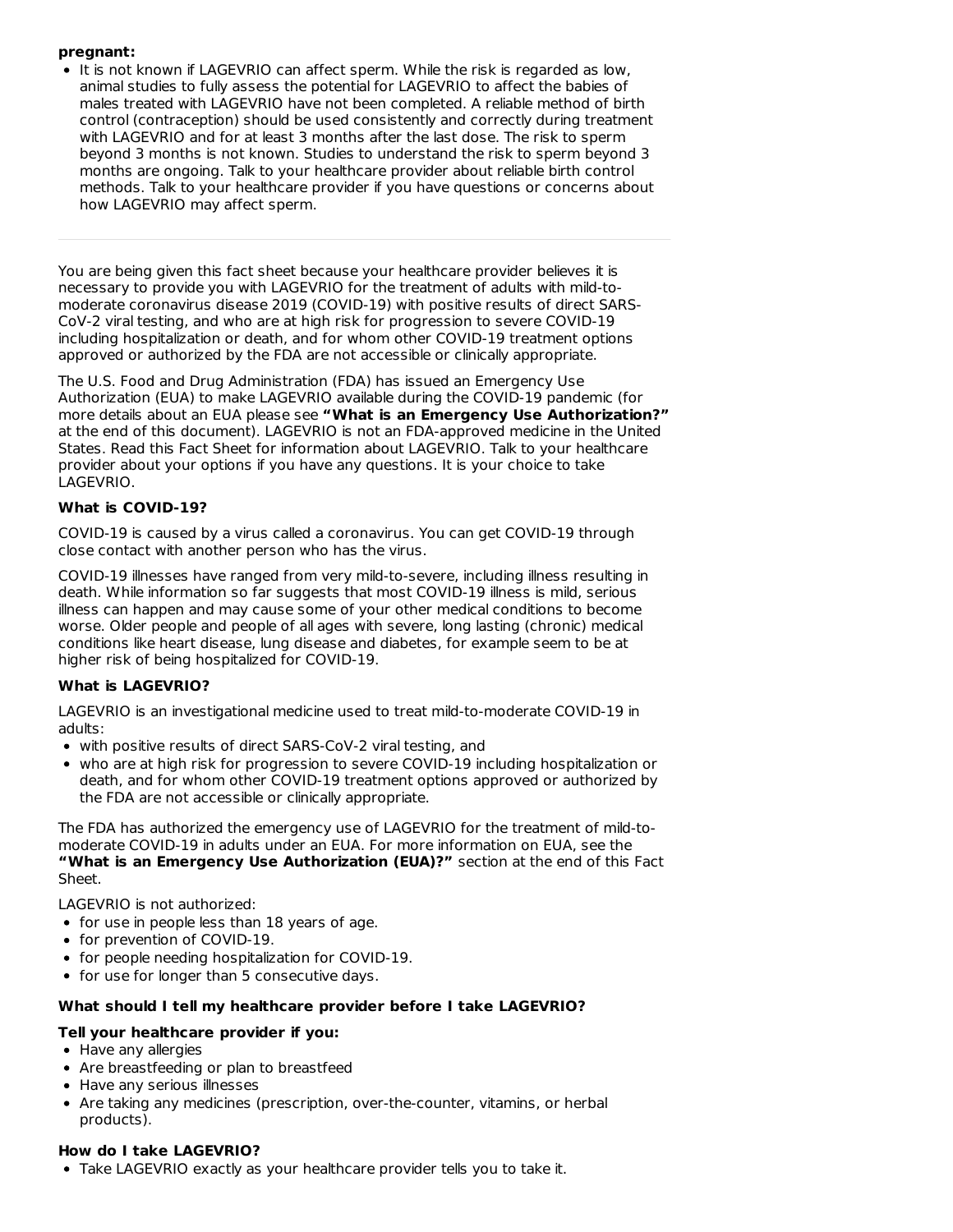- Take 4 capsules of LAGEVRIO every 12 hours (for example, at 8 am and at 8 pm)
- **Take LAGEVRIO for 5 days**. It is important that you complete the full 5 days of treatment with LAGEVRIO. Do not stop taking LAGEVRIO before you complete the full 5 days of treatment, even if you feel better.
- Take LAGEVRIO with or without food.
- You should stay in isolation for as long as your healthcare provider tells you to. Talk to your healthcare provider if you are not sure about how to properly isolate while you have COVID-19.
- Swallow LAGEVRIO capsules whole. Do not open, break, or crush the capsules. If you cannot swallow capsules whole, tell your healthcare provider.
- **What to do if you miss a dose:**
	- If it has been **less than 10 hours** since the missed dose, take it as soon as you remember
	- If it has been **more than 10 hours** since the missed dose, skip the missed dose and take your dose at the next scheduled time.
- Do not double the dose of LAGEVRIO to make up for a missed dose.

## **What are the important possible side effects of LAGEVRIO?**

- See, **"What is the most important information I should know about LAGEVRIO?"**
- **Allergic Reactions.** Allergic reactions can happen in people taking LAGEVRIO, even after only 1 dose. Stop taking LAGEVRIO and call your healthcare provider right away if you get any of the following symptoms of an allergic reaction:
	- hives
	- rapid heartbeat
	- trouble swallowing or breathing
	- $\circ$  swelling of the mouth, lips, or face
	- throat tightness
	- hoarseness
	- o skin rash

## **The most common side effects of LAGEVRIO are:**

- diarrhea
- nausea
- dizziness

These are not all the possible side effects of LAGEVRIO. Not many people have taken LAGEVRIO. Serious and unexpected side effects may happen. This medicine is still being studied, so it is possible that all of the risks are not known at this time.

## **What other treatment choices are there?**

Veklury (remdesivir) is FDA-approved as an intravenous (IV) infusion for the treatment of mild-to-moderate COVID-19 in certain adults and children. Talk with your doctor to see if Veklury is appropriate for you.

Like LAGEVRIO, FDA may also allow for the emergency use of other medicines to treat people with COVID-19. Go to https://www.fda.gov/emergency-preparedness-andresponse/mcm-legal-regulatory-and-policy-framework/emergency-use-authorization for more information.

It is your choice to be treated or not to be treated with LAGEVRIO. Should you decide not to take it, it will not change your standard medical care.

# **What if I am breastfeeding?**

Breastfeeding is not recommended during treatment with LAGEVRIO and for 4 days after the last dose of LAGEVRIO. If you are breastfeeding or plan to breastfeed, talk to your healthcare provider about your options and specific situation before taking LAGEVRIO.

## **How do I report side effects with LAGEVRIO?**

Contact your healthcare provider if you have any side effects that bother you or do not go away.

Report side effects to **FDA MedWatch** at www.fda.gov/medwatch or call 1-800-FDA-1088 (1-800-332-1088).

## **How should I store LAGEVRIO?**

• Store LAGEVRIO capsules at room temperature between 68°F to 77°F (20°C to  $25^{\circ}$ C).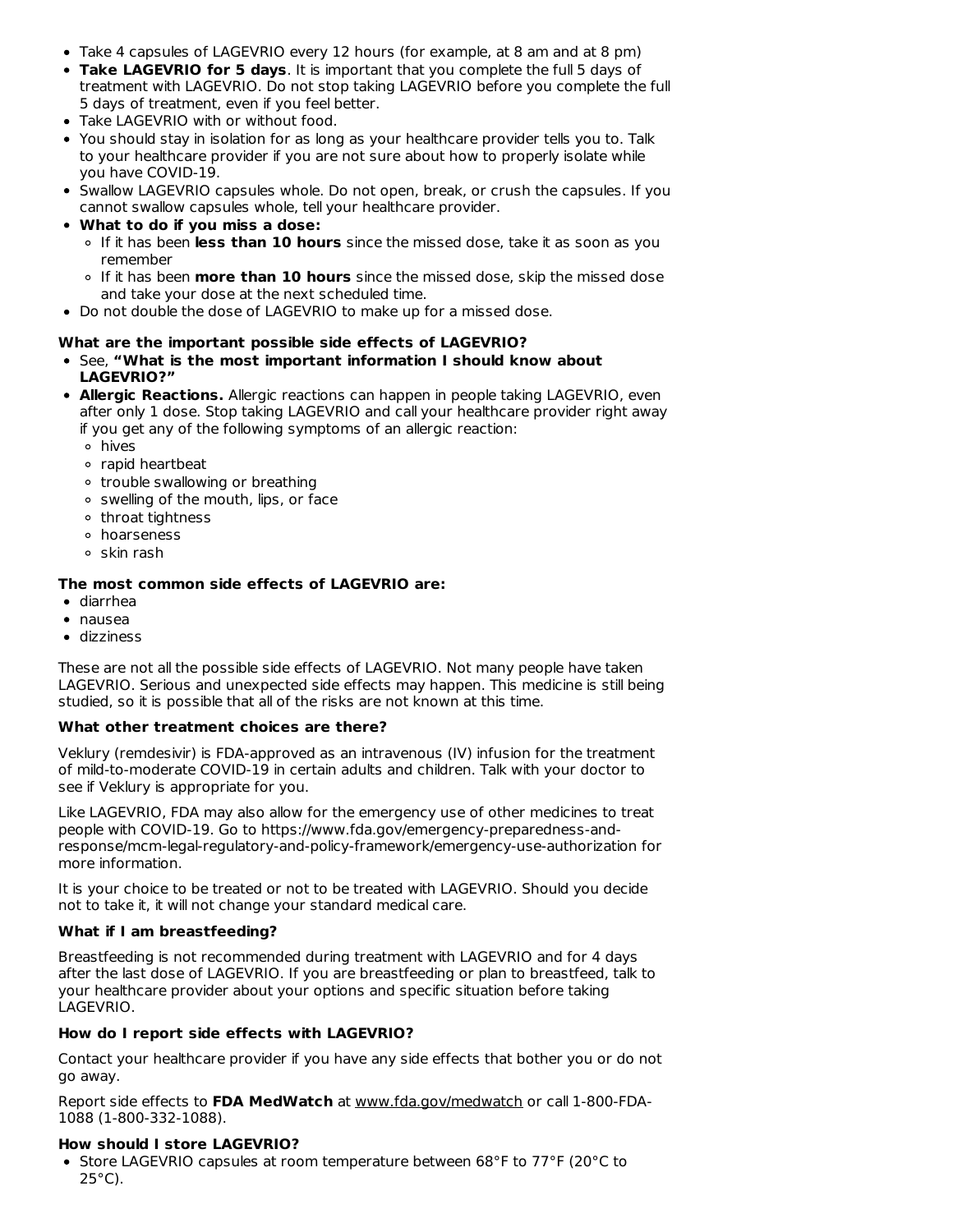**Keep LAGEVRIO and all medicines out of the reach of children and pets.**

#### **How can I learn more about COVID-19?**

- Ask your healthcare provider.
- Visit www.cdc.gov/COVID19
- Contact your local or state public health department.
- Call Merck Sharp & Dohme at 1-800-672-6372 (toll free in the U.S.)
- Visit www.molnupiravir.com

## **What Is an Emergency Use Authorization (EUA)?**

The United States FDA has made LAGEVRIO available under an emergency access mechanism called an Emergency Use Authorization (EUA) The EUA is supported by a Secretary of Health and Human Service (HHS) declaration that circumstances exist to justify emergency use of drugs and biological products during the COVID-19 pandemic. LAGEVRIO for the treatment of mild-to-moderate COVID-19 in adults with positive results of direct SARS-CoV-2 viral testing, who are at high risk for progression to severe COVID-19, including hospitalization or death, and for whom alternative COVID-19 treatment options approved or authorized by FDA are not accessible or clinically appropriate, has not undergone the same type of review as an FDA-approved product. In issuing an EUA under the COVID-19 public health emergency, the FDA has determined, among other things, that based on the total amount of scientific evidence available including data from adequate and well-controlled clinical trials, if available, it is reasonable to believe that the product may be effective for diagnosing, treating, or preventing COVID-19, or a serious or life-threatening disease or condition caused by COVID-19; that the known and potential benefits of the product, when used to diagnose, treat, or prevent such disease or condition, outweigh the known and potential risks of such product; and that there are no adequate, approved, and available alternatives.

All of these criteria must be met to allow for the product to be used in the treatment of patients during the COVID-19 pandemic. The EUA for LAGEVRIO is in effect for the duration of the COVID-19 declaration justifying emergency use of LAGEVRIO, unless terminated or revoked (after which LAGEVRIO may no longer be used under the EUA).

Manuf. for: Merck Sharp & Dohme Corp., a subsidiary of **MERCK & CO., INC.,** Whitehouse Station, NJ 08889, USA

For patent information: www.msd.com/research/patent Copyright © 2021-2022 **Merck & Co., Inc.**, Kenilworth, NJ USA and its affiliates. All rights reserved.

usfsp-mk4482-c-2203r002

Revised: March 2022

## **PRINCIPAL DISPLAY PANEL - 200 mg Capsules Bottle Label**

NDC 0006-5055-06

**Lagevrio ™(molnupiravir) capsules**

**200 mg**

#### **For use under Emergency Use Authorization (EUA)**

Each capsule contains 200 mg molnupiravir.

Store at 20°C to 25°C (68°F to 77°F), excursions permitted to 15°C to 30°C (59°F to 86°F).

Dispense in original container.

Scan QR code or go to www.molnupiravir.com to access the FDA-authorized Fact Sheet for dosage and administration.

**Rx only 40 Capsules**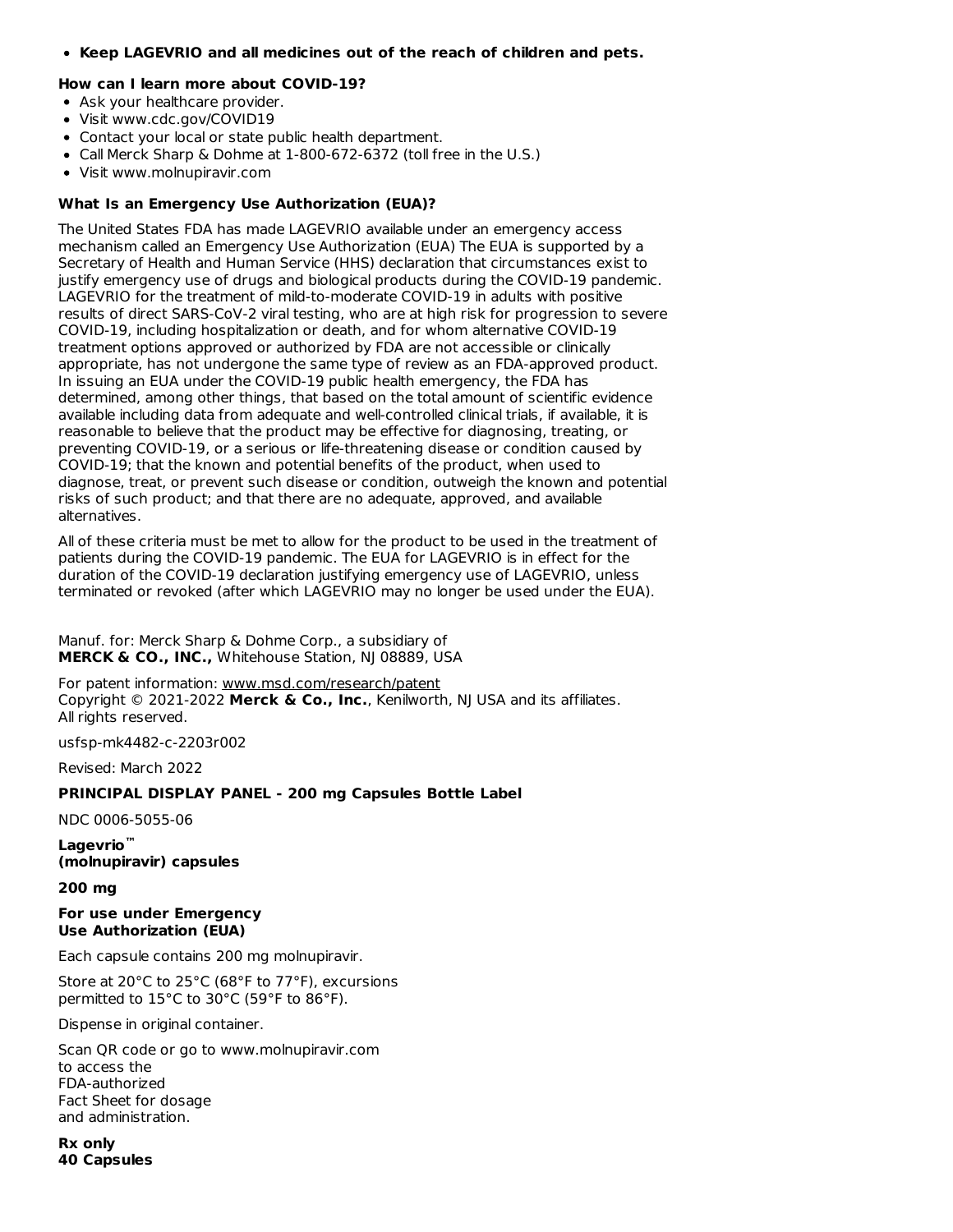

Encoding area: Space reserved for 2D Serialization Barcode, Serial Number, Expiry and Lot

# **LAGEVRIO** molnupiravir capsule **Product Information Product Type** HUMAN PRESCRIPTION DRUG **Item Code (Source)** NDC:0006-5055 **Route of Administration** ORAL **Active Ingredient/Active Moiety Ingredient Name Basis of Strength Strength MOLNUPIRAVIR** (UNII: YA84KI1VEW) (MOLNUPIRAVIR - UNII:YA84KI1VEW) MOLNUPIRAVIR 200 mg **Inactive Ingredients Ingredient Name Strength HYDROXYPROPYL CELLULOSE, UNSPECIFIED** (UNII: 9XZ8H6N6OH) **MICROCRYSTALLINE CELLULOSE** (UNII: OP1R32D61U) **CROSCARMELLOSE SODIUM** (UNII: M28OL1HH48) **WATER** (UNII: 059QF0KO0R) **MAGNESIUM STEARATE** (UNII: 70097M6I30) **FERRIC OXIDE RED** (UNII: 1K09F3G675) **TITANIUM DIOXIDE** (UNII: 15FIX9V2JP) **HYPROMELLOSE, UNSPECIFIED** (UNII: 3NXW29V3WO) **Product Characteristics Color** orange (Swedish orange opaque) **Score Score no** score **Shape** capsule (Swedish orange opaque size 0) **Size** 22mm **Flavor Imprint Code** logo;82 **Contains Packaging # Item Code Package Description Marketing Start Date Marketing End Date 1** NDC:0006-5055-06 40 in 1 BOTTLE, PLASTIC; Type 0: Not a Combination Product 12/23/2021 **<sup>2</sup>** NDC:0006- 5055-07 40 in 1 BOTTLE, PLASTIC; Type 0: Not a Combination Product 12/23/2021 **Marketing Information Marketing Category Application Number or Monograph Marketing Start Marketing End**

**Citation**

Emergency Use Authorization

**Date**

12/23/2021

**Date**